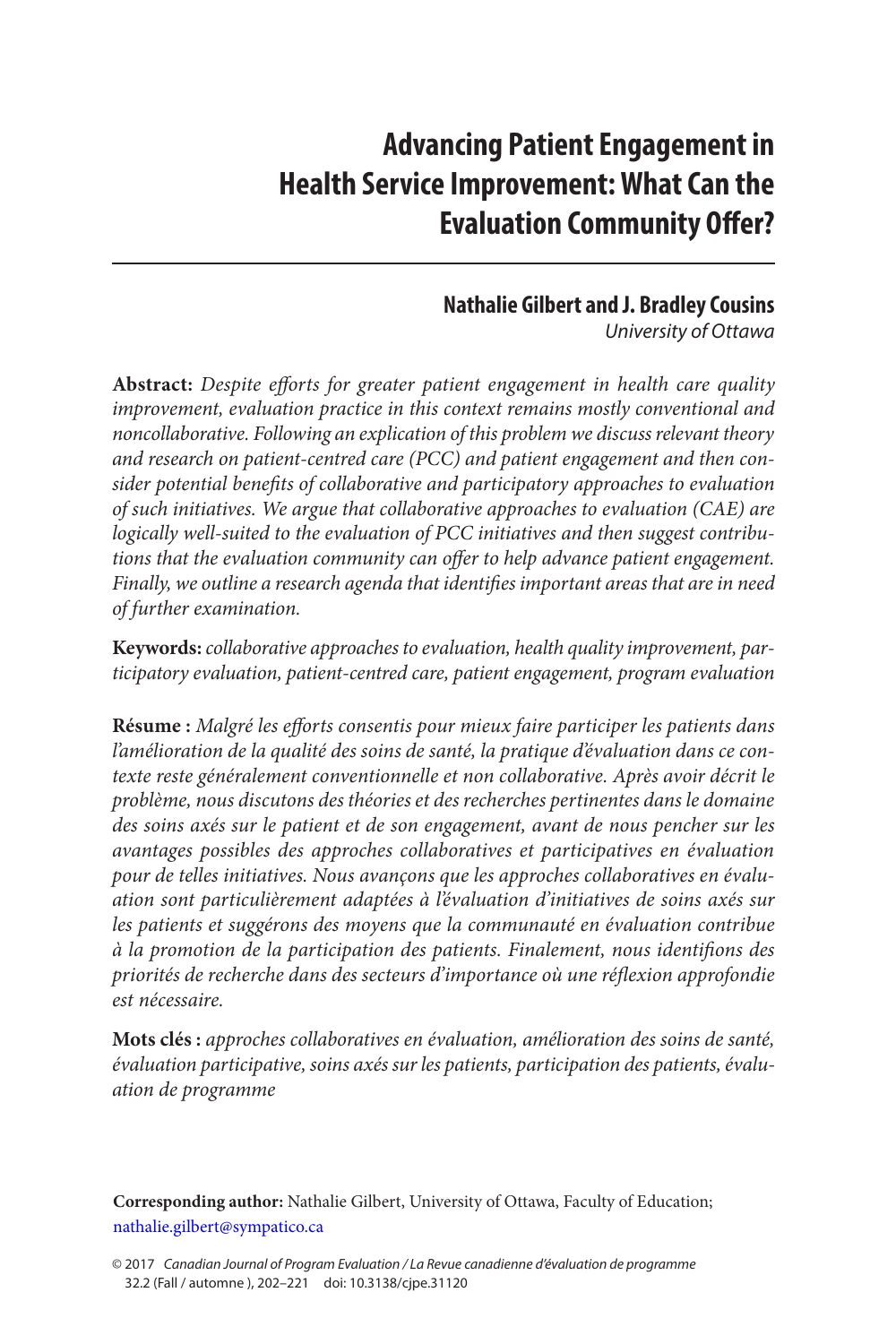#### <span id="page-1-0"></span>**Statement of the Problem**

Health organizations are increasingly making efforts to offer patient-centred health services that are more responsive to patients' preferences, values, and needs. The underlying philosophy of patient-centred care (PCC) advocates for patients to have an active role in all areas of their care, including broader areas of the health care system such as planning and evaluation of health services ([Gerteis, Edgman-Levitan, Daley, & Delbanco, 1993](#page-17-0); [Stewart et al., 2000](#page-19-0)). The conceptualization of PCC emerged during the 1950s and is widely used in health organizations to refer to an essential component of quality health care. The concept of PCC was originally introduced as a rejection of the traditional model of care that tended to be more disease- and physician-focused, toward a health care that is more holistic in nature and aims to improve the patient experience. Studies have demonstrated that PCC, with its emphasis on being responsive to patient preferences and needs, has positive outcomes on the quality of health care and is strongly desired by patients and families ([Agency for Health Care Research and](#page-15-0) [Quality, 2005;](#page-15-0) [Little et al., 2001](#page-18-0); [Rao, Weinberger, & Kroenke, 2000](#page-18-0)).

Current strategies used for the assessment and monitoring of PCC and patient experience tend to be primarily based on performance measurement and patient/ family feedback ([Baker, 2014](#page-16-0); [Davies & Cleary, 2005](#page-17-0)). For example, patient satisfaction surveys are commonly used for reporting on the quality of health services as well as to inform decision-making. Considered one of the *gold standards* in health care quality improvement, patient satisfaction surveys have a wide range of validated surveys available that are low-cost, can gain large amounts of feedback, can be easily implemented, and can provide hospitals with an opportunity to receive posthoc feedback from patients ([Canadian Foundation for Healthcare](#page-16-0)  [Improvement \[CFHI\], 2012](#page-16-0); [Veillard et al., 2005](#page-19-0)). Yet, as reported by the CFHI, there is a myth in health care that "high patient satisfaction means high quality care" (2012, p. 1). [Martin and Ronson \(2007\)](#page-18-0) caution that an approach in which health organizations rely on patient satisfaction surveys to identify areas that need improvement and to learn more about the patient experience is insufficient. They concluded that "fifty years of patient satisfaction research has found that in study after study between 80 and 90% of patients are satisfied" (2007, p. 8). Some of this could be explained by the fact that most patient satisfaction surveys tend to ask surface-level questions (i.e., discrete, categorical questions about delivery of care), are subject to self-selection and literacy bias, and are therefore limited in capturing the patient's experience beyond the questions being asked ([CFHI, 2012](#page-16-0); [Williams,](#page-19-0)  [Coyle, & Healy, 1998](#page-19-0)). Other forms of feedback also commonly used in tapping into patient views about patient experience include interviews, complaints, and patient or family narratives. They are beneficial in capturing patient experience information, but tend to focus on individual issues, are resource intensive, and often challenge decision makers on how to incorporate these data into quality improvement plans ([Baker, 2014\)](#page-16-0).

Another common practice in health care quality improvement efforts is the use of performance measurement systems, which monitor the performance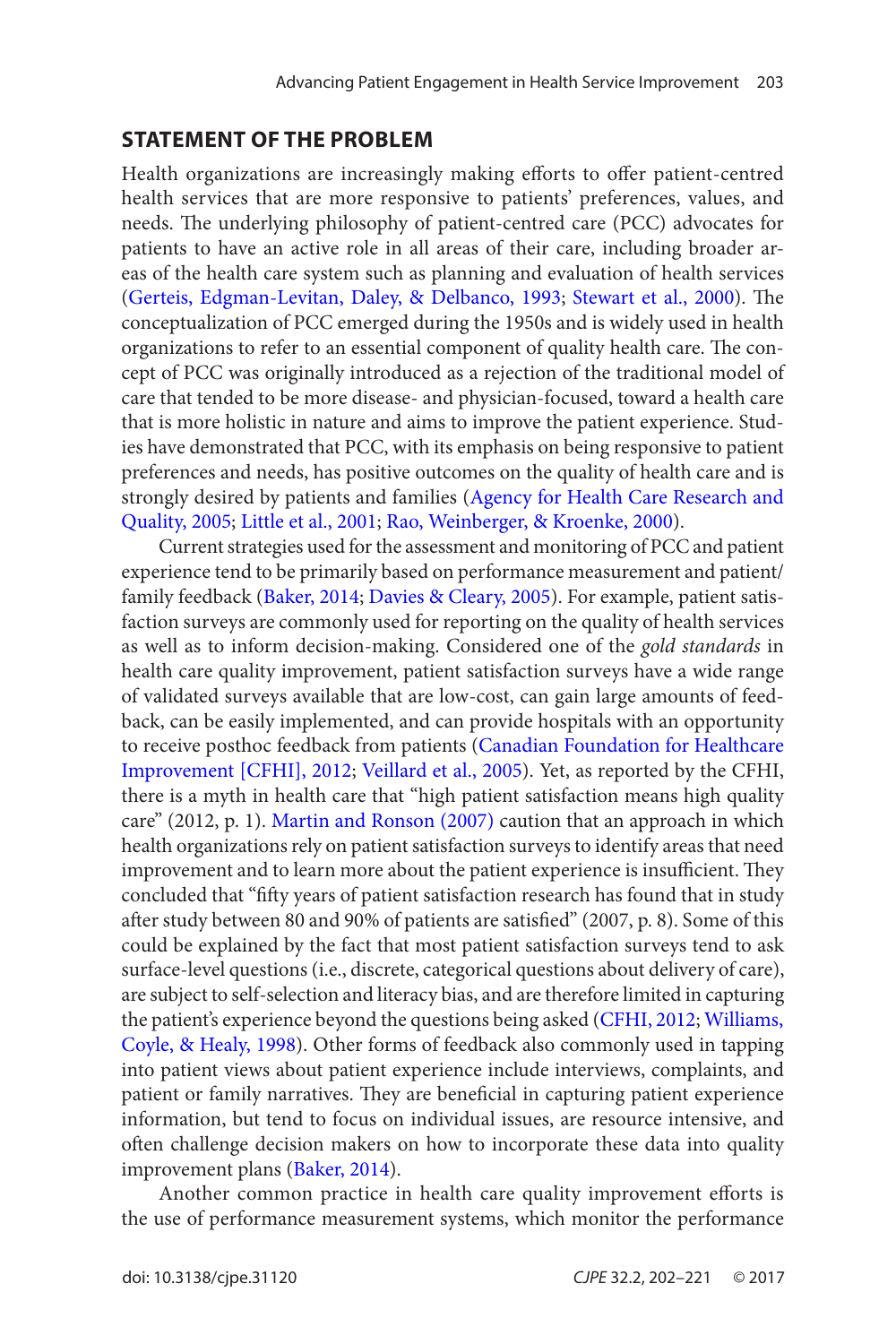<span id="page-2-0"></span>of the broader health care system using statistical data to determine progress toward specific defined objectives ([Adair et al., 2006](#page-15-0)). Health decision makers use performance monitoring data by monitoring selected indicators and targets to help assess their performance over time and to make comparisons with other health institutions that offer similar services. Performance data serve an important role in ensuring health organizations meet their accountability requirements established by their funding agencies. They are also regularly used to help inform health professionals and decision makers on how health consumers use the health system (e.g., number of emergency department visits, wait times) as well as for establishing strategic directions. However, an important limitation is the relative lack of health performance systems that include indicators that can further our understanding of patients' health service experiences, integral to improving PCC ([Canadian Institute for Health Information \[CIHI\], 2016\)](#page-16-0). One explanation for this may be that patients or family members are not regularly involved or consulted in the development of health services indicators. That is, performance indicators are typically developed through provincial or state requirements, research evidence, and consensus of an expert panel, usually comprised of health professionals without input from patients or family members ([Baker, Fancott,](#page-16-0) [Judd, & O'Connor, 2016\)](#page-16-0). As a result, performance data often fall short in terms of informing decision makers about issues that are of importance to patients and families. For example, administrators, clinicians, and patients give importance to different aspects of care, and their ideas on quality health services differ ([Kötter,](#page-17-0) [Schaefer, Scherer, & Blozik, 2013\)](#page-17-0). Administrators tend to be concerned with *operational efficiency* (e.g., bed occupancy, budget), clinicians are interested in *clinical efficiency* (e.g., mortality rates, complications) and patients tend to be more concerned with the health care experience and interpersonal interactions with health providers (Ioan, Nestian, & Tită, 2012). Arguments have been made for greater involvement of patients and family members in indicator development and selection to collect performance data that is more reflective of patient and family priorities and to better understand the patient experience ([Gagliardi,](#page-17-0) [Lemieux-Charles, Brown, Sullivan, & Goel, 2008a](#page-17-0), [2008b](#page-17-0); [Kötter et al., 2013](#page-17-0)). Recently, the CIHI has taken the lead in making efforts to address the indicator gaps related to measuring patient experience and are in the process of developing "a set of indicators to measure patient experience, inform performance improvements over time, and support benchmarking across Canada" ([CIHI, 2016](#page-16-0), p. 2). This is an important contribution to health performance systems and will certainly advance health professional and decision makers' abilities to consider and better understand patient experiences. However, key challenges that will remain are the ability to gain a true understanding of the local context of patient experience as well as explaining the variance in results.

The use of performance measurement and patient feedback is well entrenched within the health sector and highly valued by decision makers. These strategies serve important functions in terms of meeting accountability requirements and monitoring patient satisfaction. Yet, despite efforts to collect these forms of data,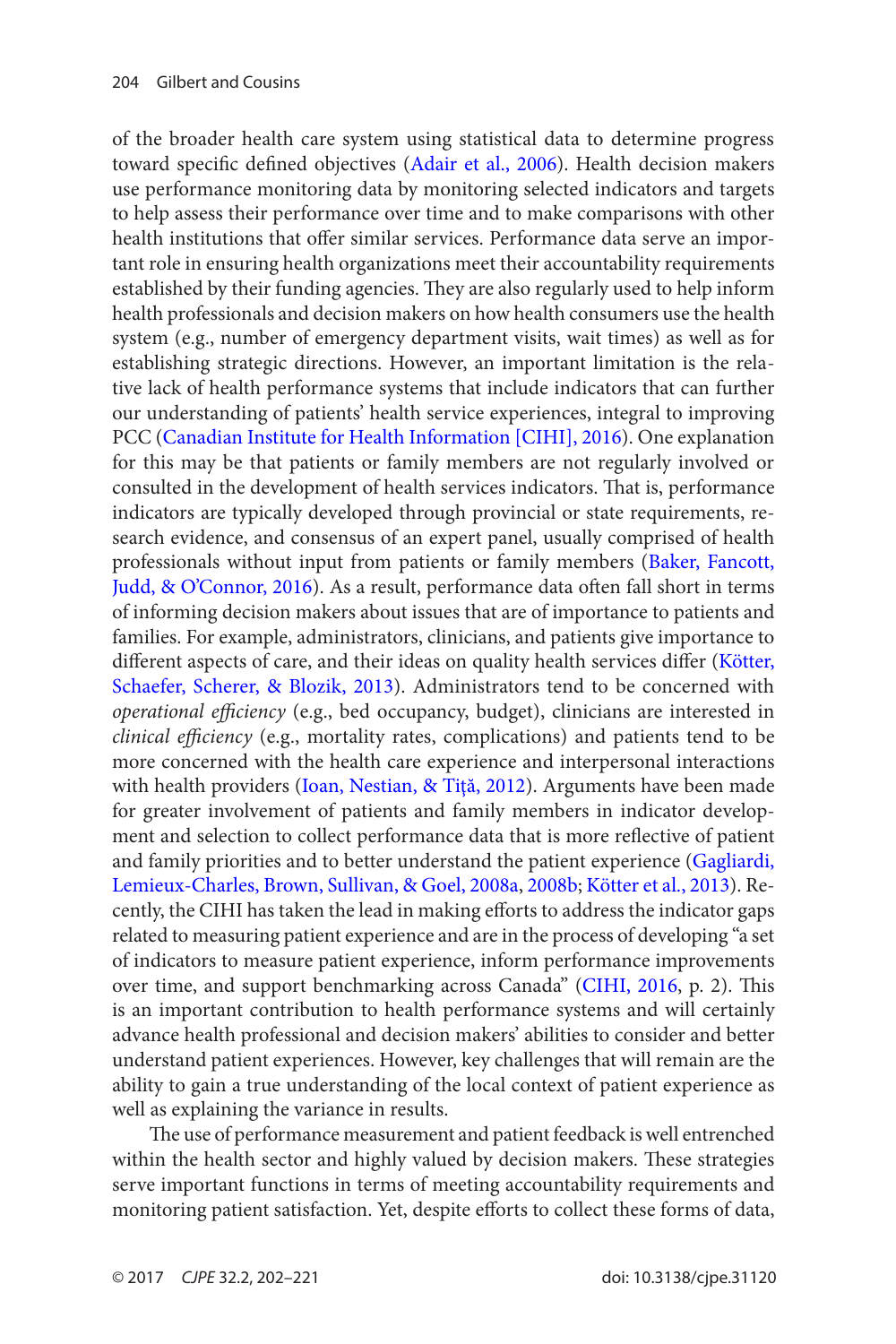<span id="page-3-0"></span>the application of quality improvement strategies that would facilitate patientcentredness across organizations remains a challenge and has had mixed results ([Baker, 2014](#page-16-0); [International Alliance of Patients' Organizations \[IAPO\], 2007](#page-17-0); [Ponte et al., 2003](#page-18-0); [Robinson, Callister, Berry, & Dearing, 2008](#page-18-0)). For example, [Baker \(2014\)](#page-16-0) reviewed how patient engagement contributes to improved care, reporting that decision makers have reported feeling challenged in linking these data sources to answer key priority questions. Overall, efforts made toward developing sophisticated measures for capturing patient experience have not led to improved knowledge on how to apply these results as a means to improving patient experience. [Baker \(2014\)](#page-16-0) noted, "While data and stories about patients are important sources of information, they may be insufficient to motivate and focus improvement in many contexts" (p. 2).

The Institute of Medicine report, *Crossing the Quality Chasm* ([IOM, 2001](#page-17-0)), has been influential and has received widespread support within health care for applying more patient-focused quality improvement strategies. These strategic efforts toward increasing patient engagement are geared toward addressing some of the gaps identified in the use of conventional quality improvement strategies as well as to improve the quality of patient-centred health services. More recently, there has been a sharp increase in the number of government and nongovernmental organizations sponsoring and advocating for greater patient engagement activities across all levels of health care (e.g., quality improvement, accreditation, strategic planning, research, etc.). Two of many examples are the *Patients First: Action Plan for Health Care* that made a commitment "to expand patient engagement" in Ontario ([Ministry of Health and Long-Term Care, 2015](#page-18-0)) and *Canada's Strategy for Patient-Oriented Research*, providing a "continuum of research that engages patients as partners, focusses on patient-identified priorities and improves patient outcomes. This research, conducted by multidisciplinary teams in partnership with relevant stakeholders, aims to apply the knowledge generated to improve healthcare systems and practices" ([Canadian Institutes of Health](#page-16-0) [Research, 2016](#page-16-0), para 2).

To date there is limited empirical research that has examined the effects of patient engagement or the best approach to engage patients ([Abelson et al., 2015](#page-15-0); [Baker, 2014\)](#page-16-0). Furthermore, there is a relative lack of collaboration and shared knowledge between the evaluation community and health sector in the rapidly developing area of patient engagement and the development of best practices. As a consequence, health organizations continue to struggle on how best to involve patients (i.e., process) in health service improvement initiatives as well as learn from patient experience ([Baker, 2014](#page-16-0); [Luxford, Safran, & Delbanco, 2011](#page-18-0)). In this article we make the argument that the evaluation community could offer significant contributions in these areas through the promotion of evaluation approaches that are collaborative and participatory—approaches that are logically and conceptually aligned with PCC initiatives.

With greater attention and efforts being made toward patient engagement in the planning, design, and evaluation of health services, it is critical to identify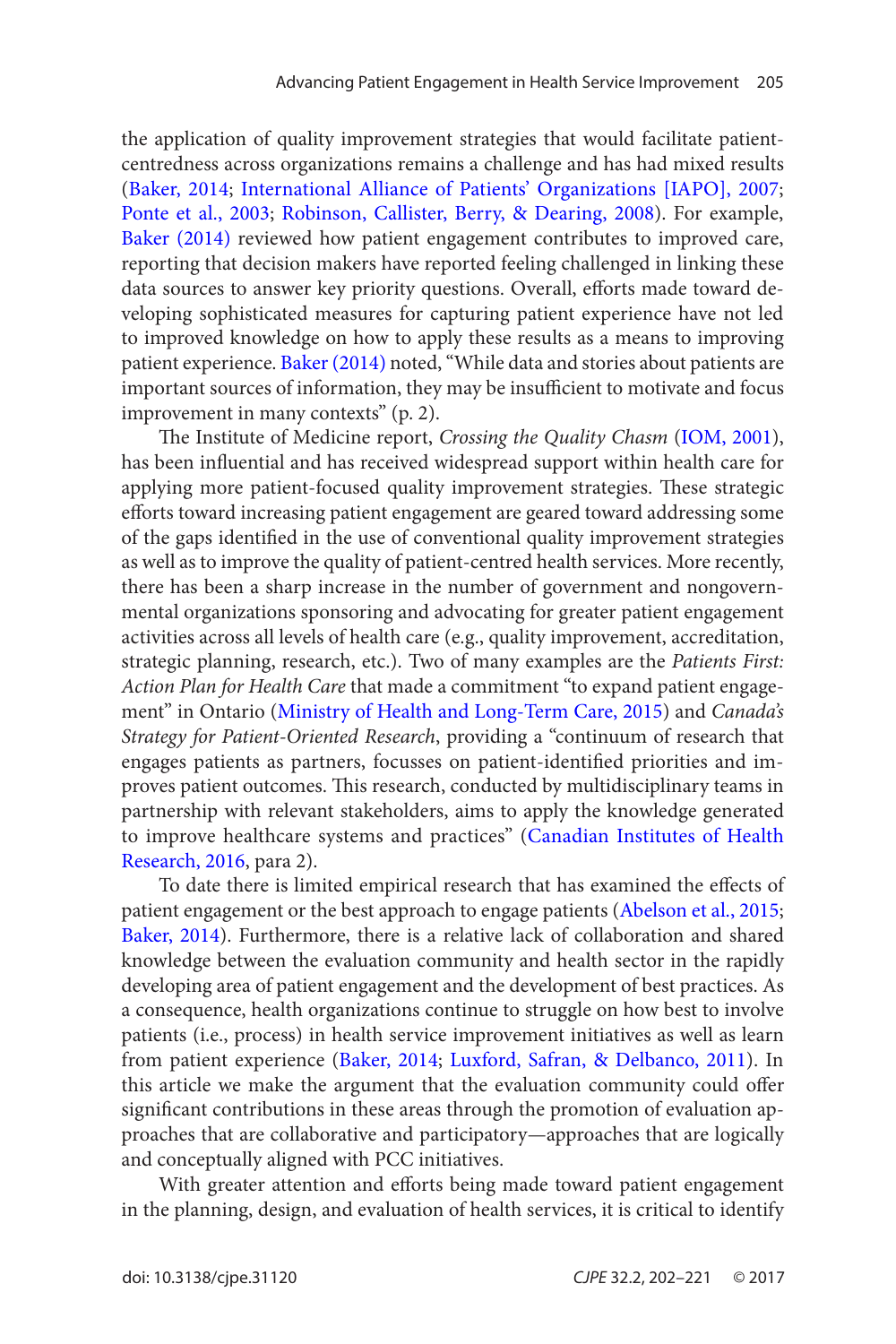<span id="page-4-0"></span>strategies to continue the advancement of patient engagement as complementary to improving patient-centred health services. Health organizations have made efforts to increase patient engagement efforts, but some of these developments have not always been as productive and effective as originally intended. In this article, we discuss the relevant literatures of PCC and patient engagement to further our understanding of some of the challenges and facilitators that might allow patient engagement to prosper. Following this discussion, we offer the use of collaborative approaches to evaluation (CAE), such as practical participatory evaluation (P-PE), as potentially powerful facilitators of patient engagement that are currently missing. Through collaborative practices we believe the evaluation community can help advance patient engagement in health care quality. Finally, we outline a research agenda that identifies several important areas that are in need of further examination. We begin by providing an overview of the evolutionary trajectory of PCC, providing a conceptual perspective for discussing some of the facilitators, barriers, and approaches to patient engagement.

# **Patient-Centred Care**

The conceptualization of PCC emerged during a time of substantive change in health care, changes that saw the introduction of new technologies, specialties, and patient populations. PCC is entrenched in health organizations to refer to an essential component of quality health care. Despite difficulties defining the term, by the late 1990s there were some general principles associated with PCC, many of which were based on the seminal work produced by the *Picker Commonwealth Program for Patient-Centred Care*, now known as the Picker Institute, which is considered to be one of the more influential organizations for advancing PCC ([Shaller, 2007](#page-18-0)). The Picker inquiry, led by [Gerteis et al. \(1993\)](#page-17-0), conducted a wide range of focus groups of recently discharged patients, family members, physicians, and nonphysician hospital staff as well as reviewed pertinent literature related to PCC. Seven key principles of PCC were identified through this work, which culminated in the publication of a book entitled *Through the Patient's Eyes* ([Gerteis](#page-17-0) [et al., 1993](#page-17-0)). The fundamental PCC principles identified in their work were

- • respect for patients' values, preferences, and expressed needs;
- • coordination and integration of care;
- information, communication, and education;
- physical comfort;
- emotional support and alleviation of fear and anxiety;
- • involvement of family and friends; and
- transition and continuity. (p. 223)

Subsequent to the publication of this book, there was a significant increase in the interest in PCC across health care systems and significant uptake in the efforts to define PCC [\(IAPO, 2007\)](#page-17-0). For example, in its landmark report, *Crossing the*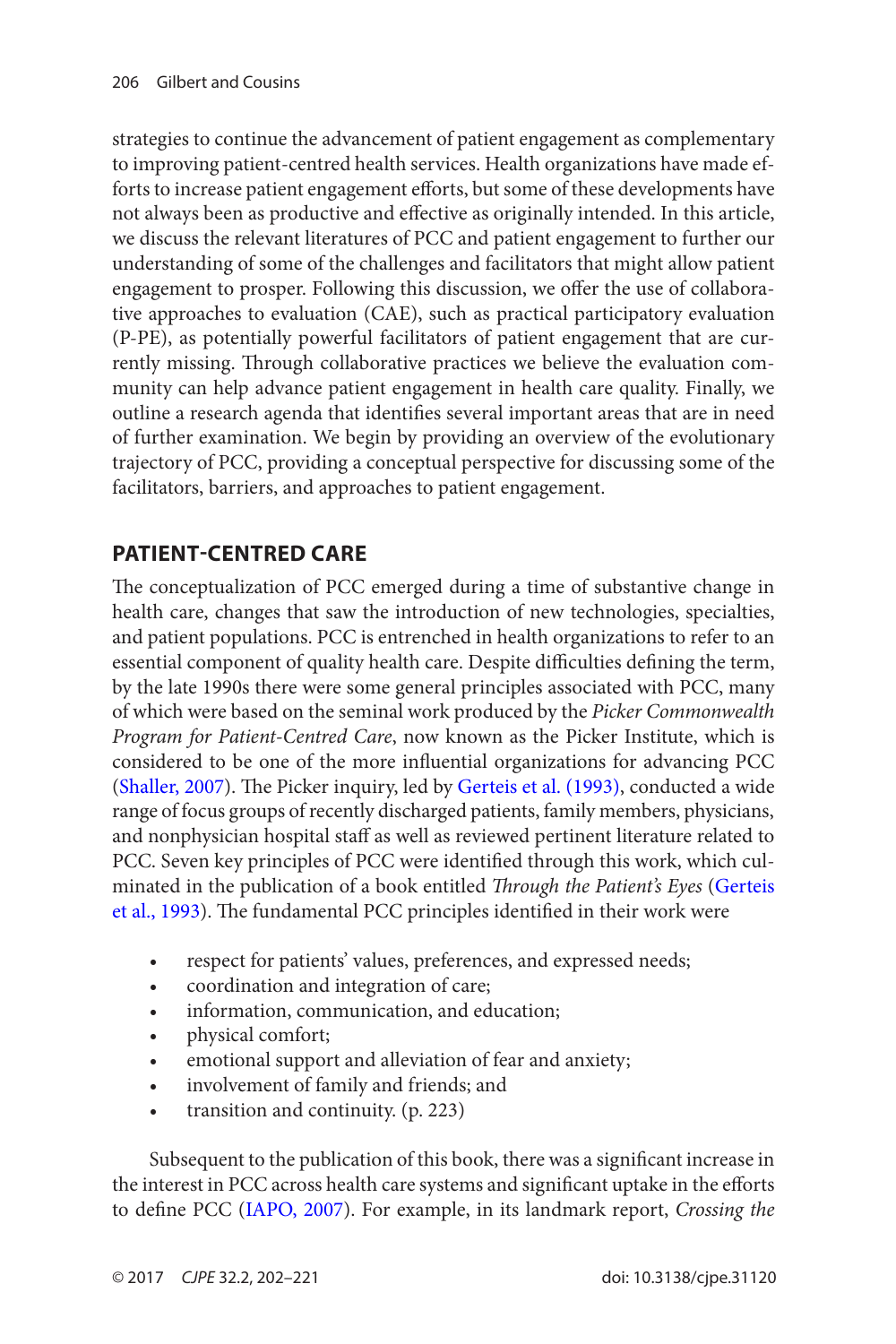*Quality Chasm*, the [IOM \(2001\)](#page-17-0) included PCC as one of their six aims for health care improvement and declared that "making care more patient-centred means adjusting nearly every aspect of practice, in every realm from the administrative to the clinical to the technological" (p. 1).

Despite the prominence given to PCC within the health care system, implementation of effective PCC practices remains a challenge ([Luxford et al., 2011](#page-18-0); [Shaller, 2007\)](#page-18-0). Identification and distinction of PCC definitions within the different health care contexts in which it is being applied could assist health care providers in improving the implementation of PCC. For example, [Robinson et al.](#page-18-0) [\(2008\)](#page-18-0) found that most PCC definitions are derived from four distinct sources: a public policy perspective, an economic perspective, a clinical perspective, and a patient perspective. The PCC perspectives that [Robinson et al. \(2008\)](#page-18-0) have suggested deconstruct the PCC concept into more manageable and contextspecific components. These four proposed PCC perspectives challenge health organizations to focus their PCC efforts at all levels of the health care system and organization. Significant efforts have been made in the past decade, using a bottom-up approach, to improving PCC practices within the *patient* and *clinical PCC perspectives* that take place at the individual patient level. However, one area of development that deserves greater attention is exploring PCC practices aimed at the broader, organizational level of health programs and organizations [\(IAPO,](#page-17-0) [2007](#page-17-0)). [Robinson et al. \(2008\)](#page-18-0) refer to this as the *public policy perspective* of PCC, and it serves as the foundation for all other PCC practices and sets the direction for PCC across health care. Patient engagement in setting research priorities or in the planning and evaluation of health services are examples of PCC being implemented at the organizational level, which is the focus of this article.

Despite considerable efforts in applying quality improvement efforts (e.g., incident reporting, clinical audit, risk management, etc.), health organizations have had mixed results in implementing widespread patient-centredness ([Lux](#page-18-0)[ford et al., 2011](#page-18-0); [Shaller, 2007](#page-18-0)). However, further research has examined critical organizational facilitators to promoting successful implementation of PCC. The most critical include (a) a strong and committed leadership (i.e., CEO and board of directors), identified as critical for achieving sustained delivery of PCC; (b) a strong and clearly communicated strategic vision that was constantly communicated to every member of the organization; (c) systematic measurement and regular feedback to health service providers (e.g., front-line staff, decision makers, etc.) of patient experience data with high specificity; (d) involvement of patients and families at multiple levels (e.g., service redesign, partners in care, patient and family advisories, representation on medical executive committees, etc.); and (e) a culture that strongly supports change and collective learning, identified as a powerful enabler to PCC ([Luxford et al., 2011](#page-18-0)).

While the concept of PCC is well entrenched in health care, there continue to be challenges in its meaning and implementation. The factors contributing to successful implementation of PCC outlined in the previous section may provide some insight into practices that elevate the norm. In response to the continuing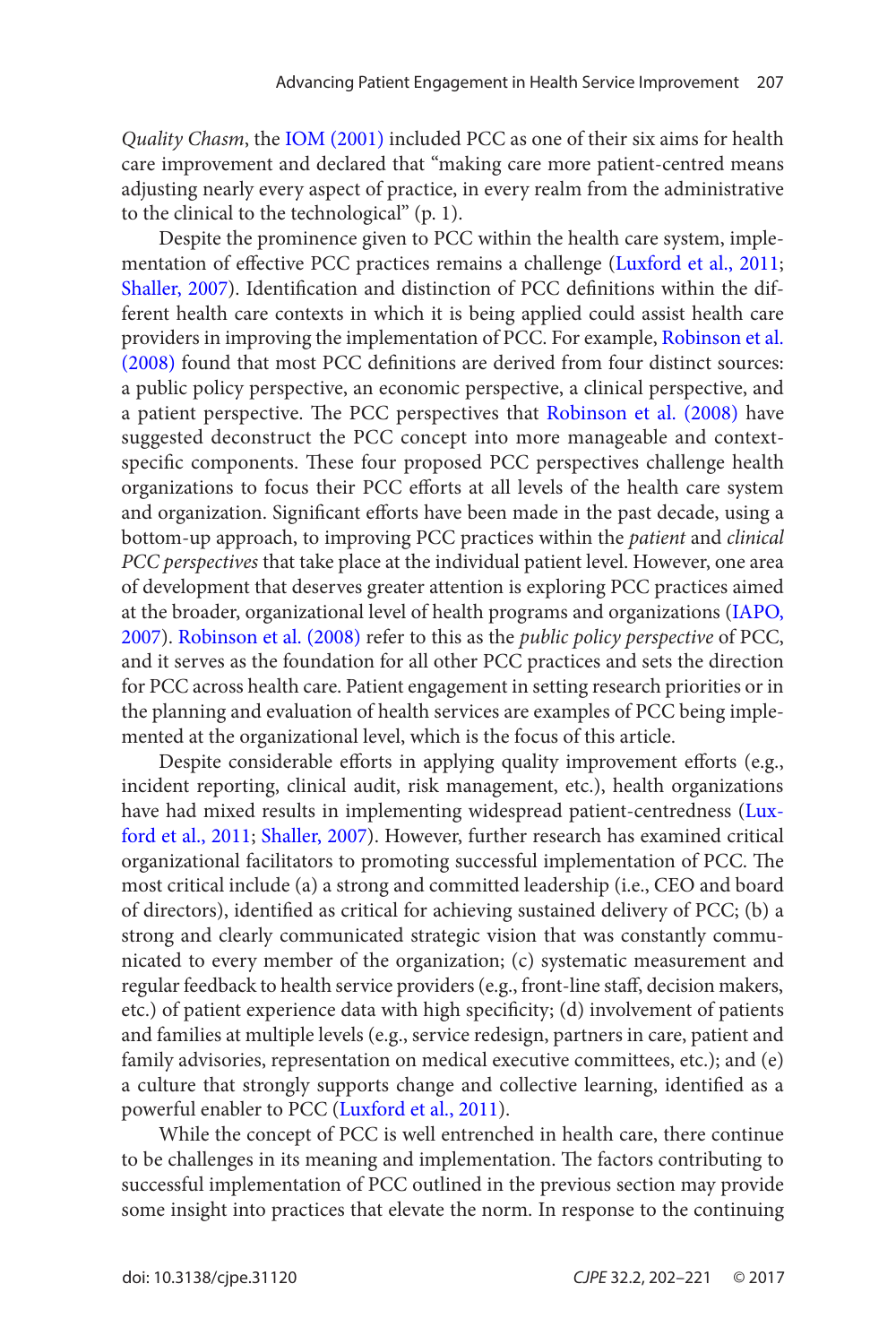<span id="page-6-0"></span>challenge of incorporating widespread patient-centredness across health organizations, momentum is building and there is commitment within the health sector to seriously support activities that engage patients in health care quality improvement efforts.

# **Patient Engagement**

The following review of the relevant patient engagement literature is based on material acquired through systematic searches of the knowledge base using standard computerized search and retrieval tools. Specifically, we sought empirical and conceptual published research in comprehensive health management databases using Medline (Ovid), Allied and Complementary Medicine, Embase, Healthstar, PsycINFO, and Cochrane Database of Systematic Reviews using the keywords "patient engagement" and "patient involvement." Sources addressed the following questions: (a) How is patient engagement defined/described for health care quality improvement? (b) What are the facilitators and challenges to patient engagement in planning and evaluation of health services? (c) What does the approach or process used for engagement look like? The search was limited to the years 2000 to present and targeted peer-reviewed published work. In addition to the computerized search, we used bibliographic follow-up to identify relevant publications.

This led us to a body of knowledge that promotes *patient engagement* in planning and evaluation as a means of addressing PCC at the broader level of a health program or organization. The terminology surrounding patient engagement, patient involvement, public engagement, and public involvement in health care is quite varied. All of these terms share the common goal of seeking public or patient input and guide health system decision-making on specific health care issues ([Abelson et al., 2016](#page-15-0)). The term *public engagement* appears to be used as an umbrella term in the literature for public involvement in health decision-making; other terms such as *patient engagement/involvement* tend to have more limited specific meanings and different intensities of engagement ([Hill, O'Grady, Millar,](#page-17-0) [& Boswell, 2000](#page-17-0); [Mitton, Smith, Peacock, Evoy, & Abelson, 2009](#page-18-0)). [Abelson et al.](#page-15-0) [\(2015](#page-15-0), p. 2) describe *public and patient engagement* as a "term to capture a wide range of efforts aimed at actively involving citizens and patients in various domains and stages of health system decision-making." This article is only concerned with the patient perspective rather than the broader societal public perspective; therefore, the term *patient engagement* will be used to represent the active engagement of patients, including family members, in health service planning and evaluation. The CFHI has been at the forefront of supporting patient engagement initiatives and describes patient engagement as

initiatives that engage patients and families in designing, delivering, and evaluating health services, with the goal of improving the quality of care. Co-designing improvements with patients and families leads to new insights and better results than providers and leaders working on their own. ([CFHI, 2017](#page-16-0))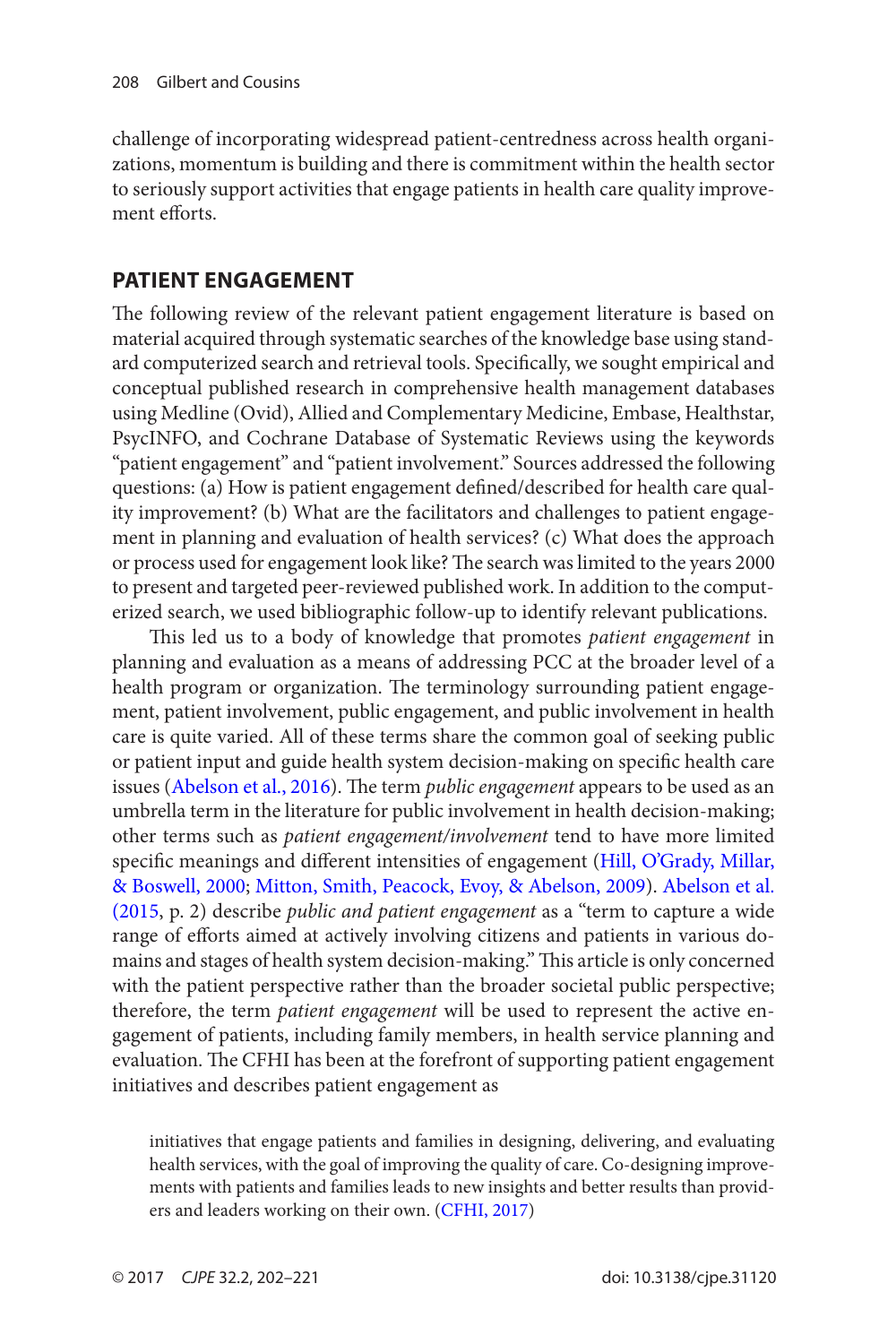<span id="page-7-0"></span>Patient engagement gained considerable attention in North America and Europe more than a decade ago, and the practice of patient engagement for health service improvement has evolved considerably in Canada ([Abelson et al., 2015](#page-15-0); [CFHI, 2017](#page-16-0); [Crawford et al., 2002](#page-17-0); [Van de Bovenkamp, Trappenburg, & Grit,](#page-19-0) [2010](#page-19-0)). The United Kingdom and the Netherlands have been at the forefront of developing strategies for patient engagement (e.g., experience-based co-design, [Bate & Robert, 2007](#page-16-0)) as well as conducting empirical studies examining the effects of patient engagement ([Crawford et al., 2002;](#page-17-0) [Fudge, Wolfe, & McKevitt,](#page-17-0) [2007](#page-17-0); [Van de Bovenkamp et al., 2010\)](#page-19-0). In Canada, efforts toward greater patient and family engagement for improving patient experience have been more recent. For example, the Change Foundation, an independent policy think tank, added a strategic priority that "will focus on listening and learning to better understand the family caregiver experience as part of the patient experience and to identify promising models or initiatives for effective and collaborative engagement between family caregivers and providers" to their 2015–2020 strategic plan (Change [Foundation, 2015](#page-16-0) p. 16). [Cancer Care Ontario's 2011](#page-16-0)–2015 Ontario Cancer Plan identified "continue to assess and improve the patient experience" as one of their six strategic priorities ([Cancer Care Ontario, 2011](#page-16-0), p. 40). Efforts toward increased patient engagement in quality improvement have become priorities for many health organizations as a means of improving patient experience, but progress has been limited ([Baker, 2014](#page-16-0); [Baker et al., 2016](#page-16-0)).

[Carman et al. \(2013\)](#page-16-0) have made significant contributions in defining and describing what is involved with patient engagement and proposed a multidimensional framework for patient and family engagement in health and health care. The framework describes the levels at which patient engagement can occur across the health care system, from direct care to patient engagement into organizational design, evaluation, governance, and policy-making. The framework depicts how much information is exchanged between patient and provider as well as how active a role the patient has along the continuum of engagement. For example, at the continuum's lower end, which tends to be consultative in nature, "patients are involved but have limited power or decision-making authority. Providers, organizations, and systems define their own agendas and then seek patients' input. Information flows to patients and then back to the system" ([Carman et al., 2013,](#page-16-0) p. 224). At the higher end of the patient engagement continuum, "engagement is characterized by shared power and responsibility, with patients being active partners in defining agendas and making decisions. Information flows bidirectionally throughout the process of engagement, and decision-making responsibility is shared" ([Carman et al., 2013](#page-16-0), p. 224).

There is limited empirical research that has examined the process, effects, and best approaches for engaging patients in health organizational design/governance, evaluation, and policy ([Armstrong, Herbert, Aveling, Dixon-Woods, & Martin,](#page-16-0)  [2013](#page-16-0); [Baker, 2014](#page-16-0); [Baker et al., 2016\)](#page-16-0). The following section provides an overview of the literature on the facilitators and challenges of patient engagement in the planning and evaluation of health services that go beyond direct care.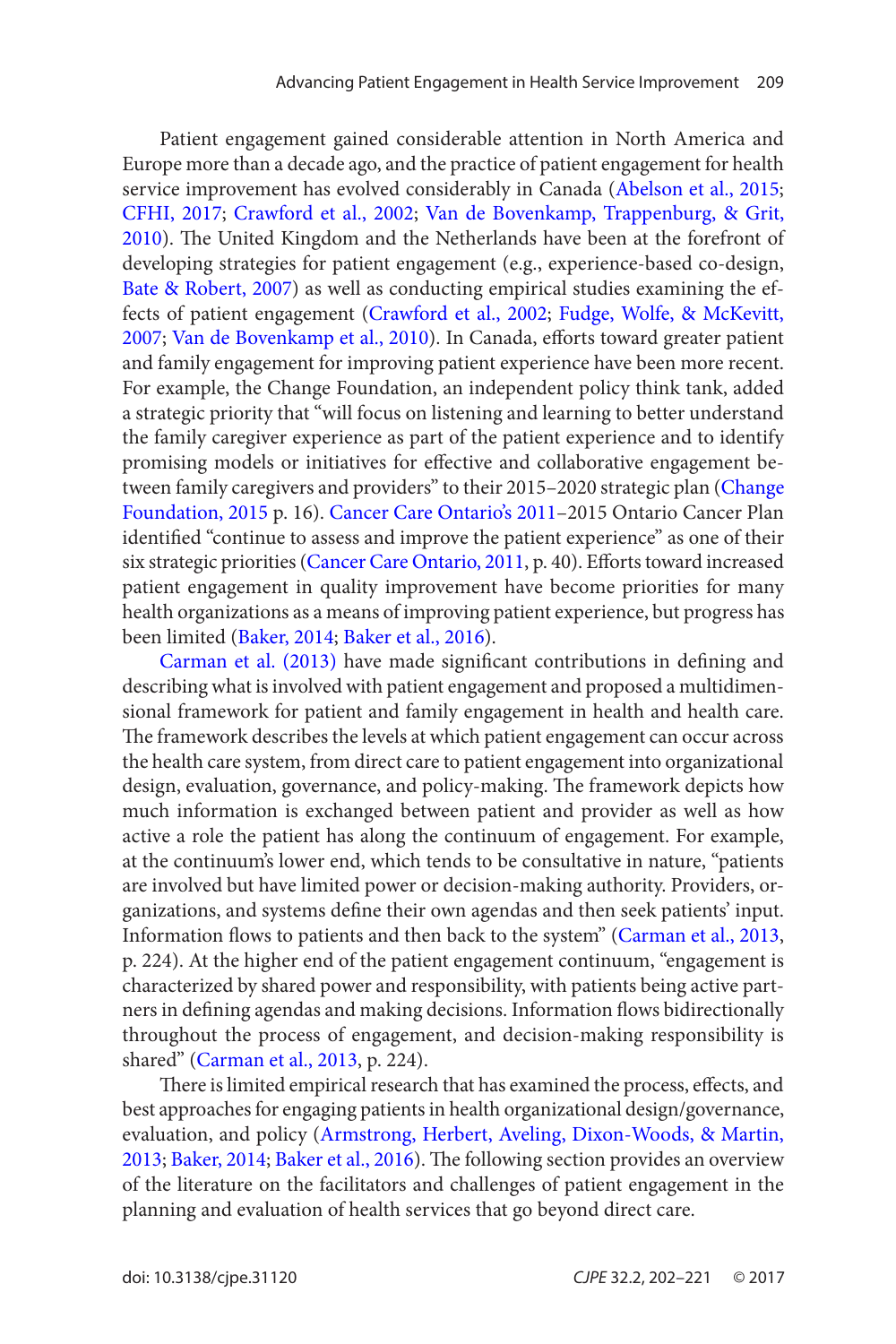#### <span id="page-8-0"></span>*Strengths and Facilitators of Patient Engagement*

[Baker and Denis \(2011\)](#page-16-0) identified patient engagement initiatives as a means to better respond to patients' needs and expectations as well as a priority area for system change within Canada. They also suggested that patient engagement is increasingly being seen as a "potentially strong lever to shift the system toward improvement and to align the perspectives and activities of different practitioners" (p. 25).

Review of patient engagement studies indicates that there has been a positive impact in the following areas: improved educational or tool development ([Baker](#page-16-0) [et al., 2016](#page-16-0)), possibly improved clinical care outcomes or service delivery ([Baker,](#page-16-0) [2014;](#page-16-0) [Baker et al., 2016](#page-16-0); [Rathert, Wyrwich, & Boren, 2013](#page-18-0)), informed policy or planning initiatives as well as accelerated work and its visibility ([Baker, 2014\)](#page-16-0), and improvement in patient experience ([Baker et al., 2016](#page-16-0)). Some facilitators identified in the literature to enhance patient engagement or patient-centred care initiatives include (a) having a clear rationale for patient engagement and identifying the right patient engagement approach to achieve the desired outcomes, (b) dedicated champion and/or committed leadership that communicates strategic vision across the organization, (c) building staff capacity to work with patients, (d) having adequate resources, (e) organizational culture that is committed to change, (f) learning and involving patients in a meaningful way, and (g) clear roles and responsibilities ([Armstrong et al., 2013](#page-16-0); [Baker, 2014;](#page-16-0) [Baker et al.,](#page-16-0) [2016](#page-16-0); [Luxford et al., 2011](#page-18-0); [Shaller & Darby, 2009](#page-18-0)). [Crawford et al. \(2002\)](#page-17-0) reported that staff attitudes toward collaborating with patients became more favourable compared to a baseline and that the organizational culture became more open to working with patients as a result.

Recent development of a public and patient engagement evaluation tool developed by [Abelson et al. \(2015\)](#page-15-0) could be an important facilitator in advancing patient engagement and evaluating its impact. The tool was developed through a collaborative process that involved review of the literature as well as input from public and patient engagement researchers and practitioners. The four principles identified as critical for the evaluation of public and patient engagement are as follows: (a) *integrity of design and process* (i.e., diverse range of views, clear communication between organizers and participants, and support to enable participation), (b) *influence and impact* (i.e., informs planning/decision-making, learning, and increased confidence and trust), (c) *participatory culture* (i.e., organizational support for patient engagement, leaders informed on patient engagement, and demonstrated use of patient engagement work), and (d) *collaboration and common purpose* (i.e., plan and coordinate collaboratively to address concerns of people they serve). Despite the strengths of patient engagement in health service planning and evaluation, it does not come without its unique challenges. This next section will discuss some of the challenges faced when engaging patients in planning and evaluation initiatives.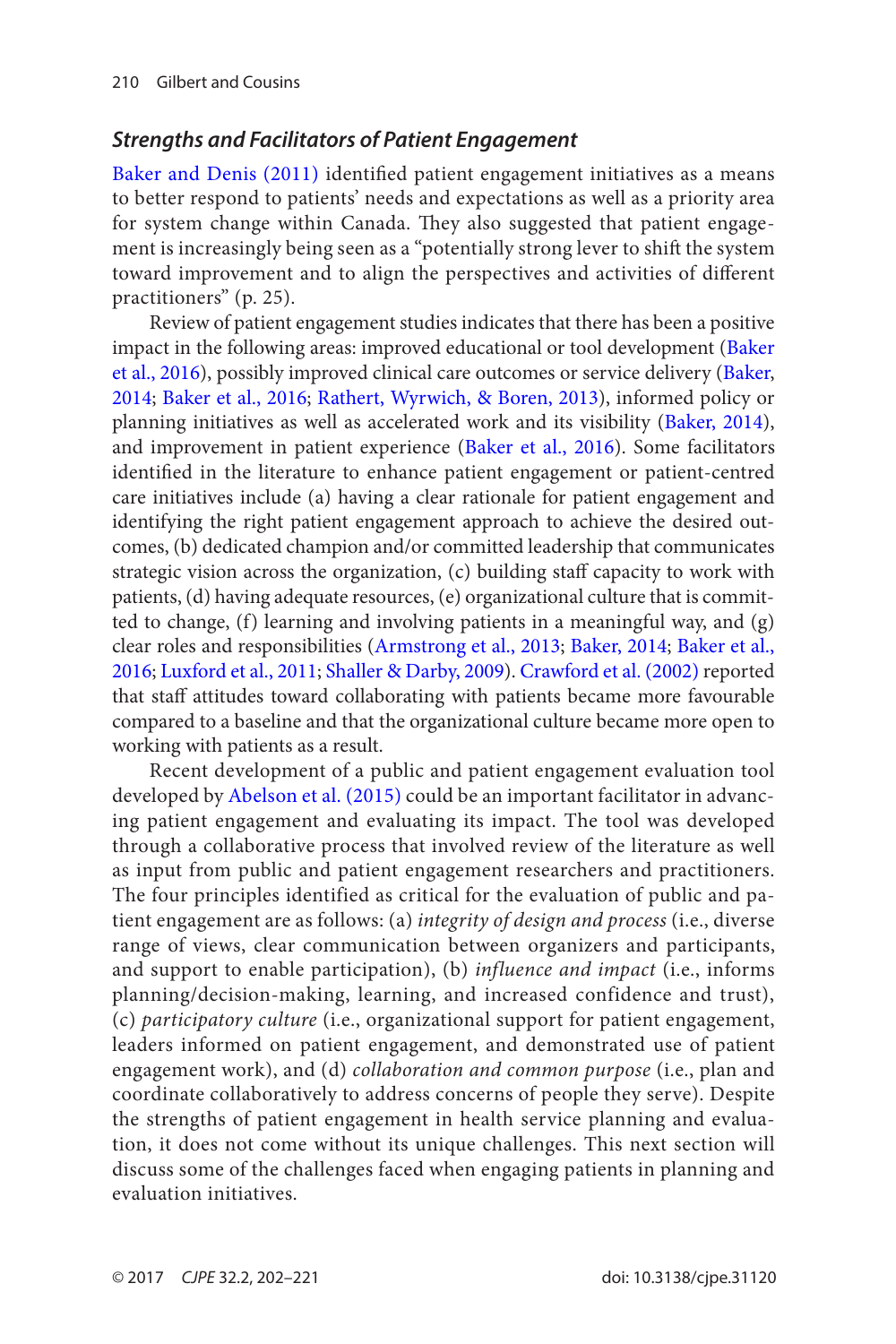#### <span id="page-9-0"></span>*Challenges to Patient Engagement*

The vagueness of the concept of *patient engagement* and the lack of clarity of purpose, structures, and roles among patients and health professionals involved in a patient engagement initiative were reported to challenge the patient engagement process ([Armstrong et al., 2013](#page-16-0); [Baker, 2014;](#page-16-0) [Crawford et al., 2002](#page-17-0); [Fudge](#page-17-0) [et al., 2007;](#page-17-0) [Gagliardi et al., 2008a](#page-17-0); [Tedford-Gold, Abelson, & Charles, 2005](#page-19-0)). Some view patient engagement as a quality issue that can contribute to improvements of services, but others see it as simply an accountability requirement that can be accomplished with a single time point consultation rather than genuine engagement.

Studies examining patient experiences with patient engagement were mixed. Some patients reported that the engagement process was rewarding and appreciated the opportunity to be involved; other studies reported patient dissatisfaction with the process and lack of interest in being involved in health improvement initiatives [\(Fudge et al., 2007](#page-17-0); [Gagliardi et al., 2008a](#page-17-0)). There was also some reluctance on behalf of some health professionals to support shared decision-making with patients ([Frosch, May, Rendle, Tietbohl, & Elwyn, 2012](#page-17-0)). The variations in the valuing of patients' experiential knowledge resulted in some studies reporting a significant gap between their intentions to involve patients and what actually occurred. Finally, appropriate guidelines or approaches for engaging patients in health service planning and evaluation are quite lean. Participatory evaluation and research approaches to patient engagement have been suggested as a good starting point, but there is little published evidence that such approaches have been used ([Armstrong et al., 2013](#page-16-0); [Bate & Robert, 2007](#page-16-0)).

Methodologically, few studies examined the effectiveness or quality of their patient engagement approaches. Most studies examining patient engagement approaches were descriptive in nature and were generally restricted to authors' reflections on the strengths and limitations of their engagement process. To date, most patient engagement in program improvement initiatives have been consultative in nature rather than representing genuine interactive engagement sustained over time. Very few studies examined the patients' experiences or the impact of the engagement process on patients and health professionals involved in the patient engagement process; considering that the intent of patient engagement is to be more patient-centred, this is somewhat ironic ([Fudge et al., 2007](#page-17-0); [Gagliardi](#page-17-0) [et al., 2008a](#page-17-0)). Also of concern is the relative lack of collaboration and shared knowledge between the evaluation community and health sector related to patient engagement. Many of the strengths and challenges identified and discussed in the patient engagement literature have a long history in the evaluation literature. Evaluators have unique skills and evaluation approaches that could make significant contributions in ensuring that patient engagement prospers and ultimately improves the patient experience. In the next section, we provide an overview of collaborative approaches to evaluation and discuss how such approaches could serve the improvement of patient engagement processes and strengthening partnerships between patients and health service providers.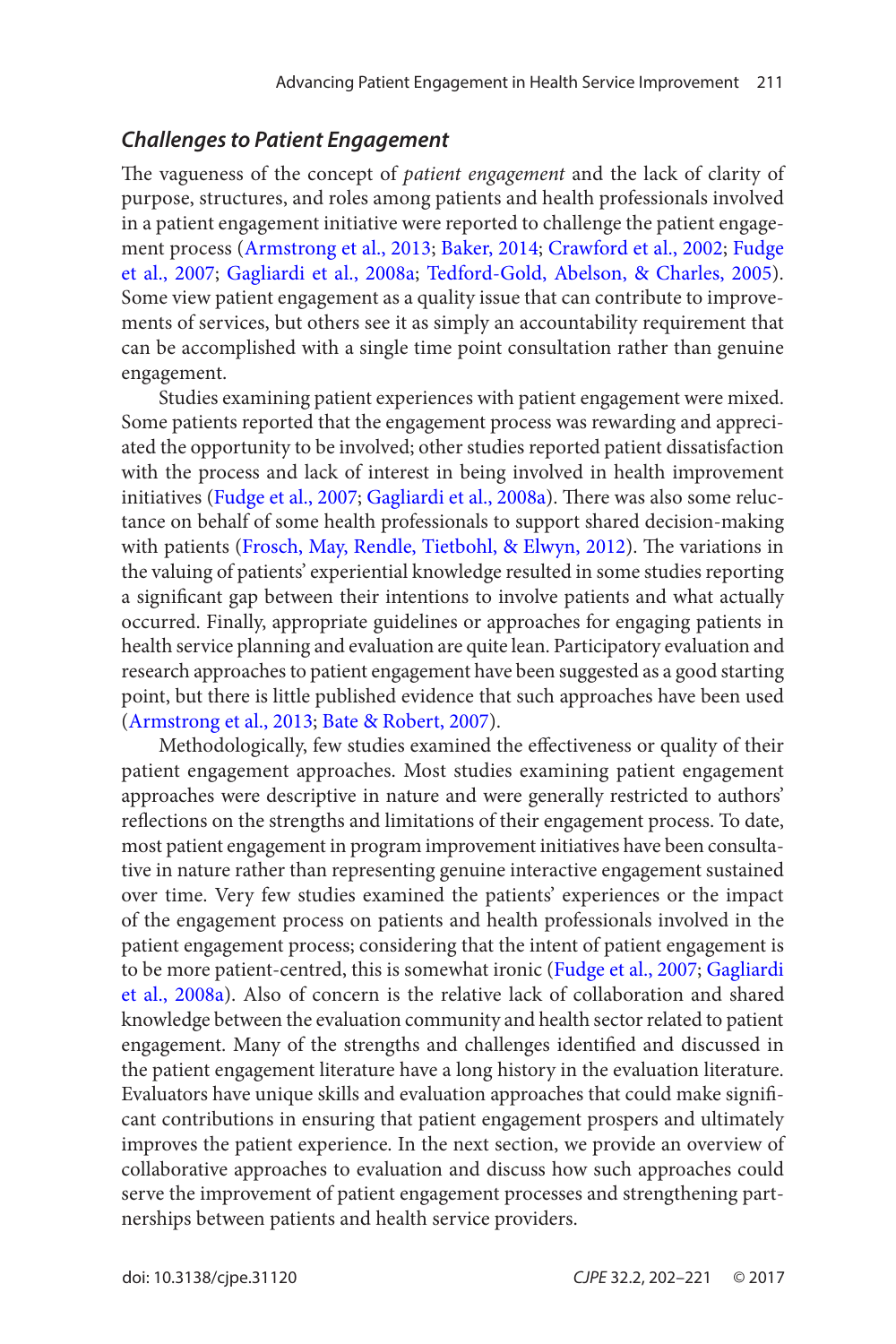# <span id="page-10-0"></span>**Collaborative Approaches to Evaluation and Patient Engagement**

The very nature of patient engagement in health service planning and evaluation implicates the use of collaborative and participatory approaches. Yet one of the barriers to patient engagement in health service planning and evaluation is the limited knowledge on how to put such approaches into practice ([Fudge et al.,](#page-17-0) [2007](#page-17-0)). Recent developments in the evaluation community, particularly with regard to the development and validation of principles for CAE (Shulha, Whitmore, [Cousins, Gilbert, & Al Hudib, 2016](#page-18-0)) offer useful guidance. CAE seeks to develop a partnership between the evaluator and members of the program or intervention community such as program developers and managers or service users (e.g., patients). Evaluators bring technical expertise and knowledge of evaluation professional standards of practice to the planning and evaluation process, and patients bring experiential knowledge with the interventions (i.e., health services) and a rich knowledge of the context in which the interventions are implemented ([Cous](#page-16-0)[ins & Chouinard, 2012](#page-16-0); [Cousins & Earl, 1995](#page-16-0); [Stevahn, King, Ghere, & Minnema,](#page-18-0) [2005](#page-18-0)). A key element to CAE is that stakeholders (e.g., patients, family members, health professionals, decision makers) are actively involved in decision-making and are able to see tangible evidence of their contributions. Of equal importance in CAE is attention to capacity-building designed to assist program community members to understand the evaluation process and their role in it. [Cousins and](#page-16-0) [Earl \(1995\)](#page-16-0) and [Cousins and Chouinard \(2012\)](#page-16-0) view participatory approaches to evaluation as a means of enhancing the *use* of evaluation findings and working toward creating an organizational culture that is committed to learning and improvement. Learning not only involves quantitative standards from performance indicators, but from genuine collaboration between health practitioners/researchers and patients/family or process use [\(Patton, 1997](#page-18-0)).

[Figure 1](#page-11-0) elucidates the eight principles to guide CAE that were recently de-veloped and validated by [Shulha et al. \(2016\)](#page-18-0). A growing number of participatory approaches fall under the CAE umbrella (e.g., practical participatory evaluation, most significant change technique, rapid rural appraisal). Common to them all is that evaluators work in partnership with members of the program community. Three important considerations are associated with these principles: first, they are to be considered as a set, not as a pick-and-choose menu for application; second, they are well differentiated from yet overlapping and interconnected with one another; finally, they are not intended to imply a linear sequence, although there is a loose temporal order beginning with "Clarify the Motivation for Collaboration."

The principles can be used most importantly as a guide to CAE practice but also to retrospectively analyze projects, review evaluation policy, and inform professional development, among other applications. In the present case, the emphasis placed on the "participant's" central role in the evaluation process is of great interest since it parallels [Mallett's \(1996\)](#page-18-0) definition of PCC, which emphasizes placing patients in the centre of the system of care. It is important to note that many types of CAE involve other stakeholders such as managers and implementers in evaluation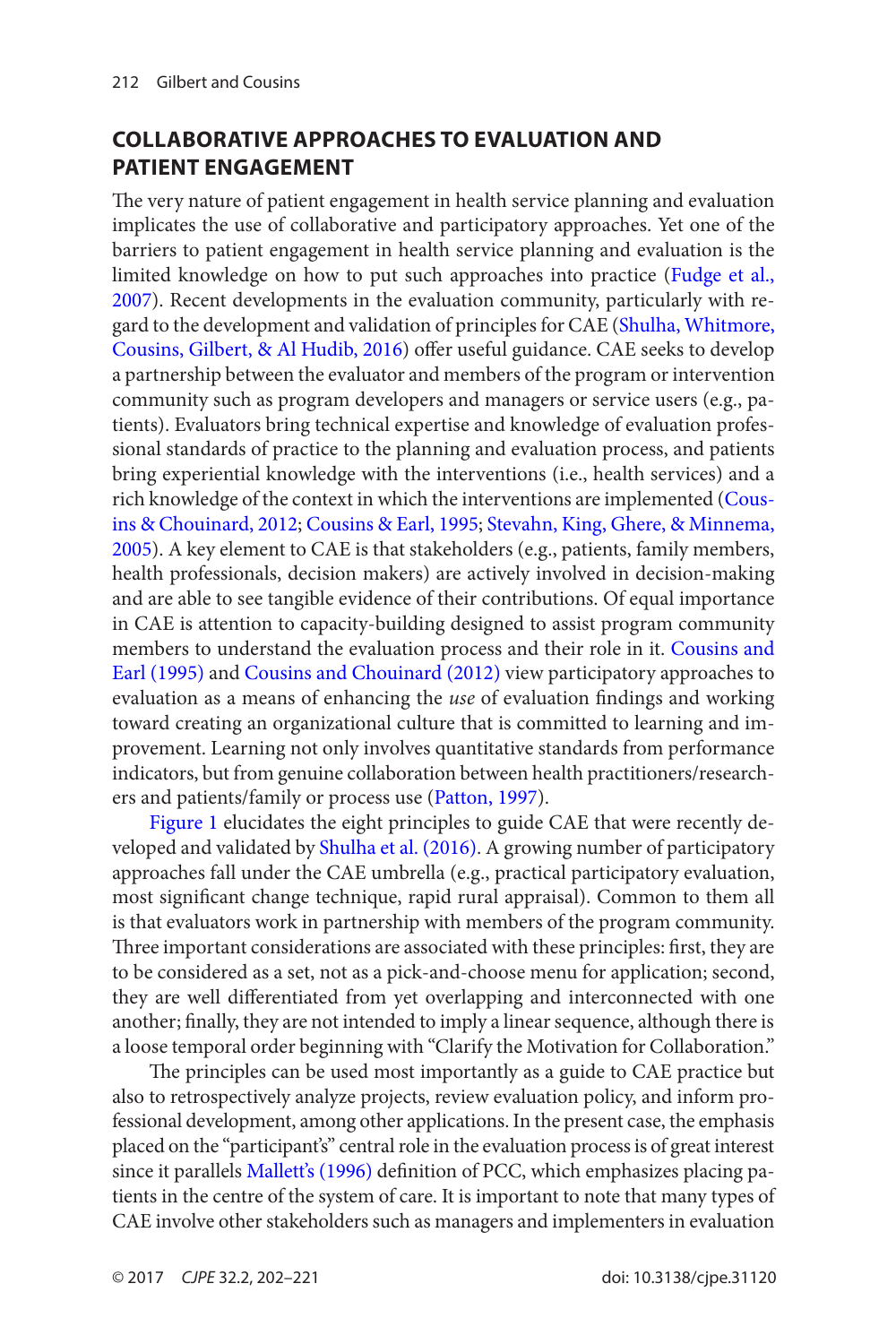<span id="page-11-0"></span>

**Figure 1.** An Integrated Set of Principles for Use in Guiding Collaborative Approaches to Evaluation

processes; in addition, some also engage intended service or intervention beneficiaries, which would be critically important in the context of PCC.

Patient engagement provides patients with an opportunity to dialogue with health professionals about what is of importance to them as well as to be actively involved in decisions for improving health services, a key principle of PCC. However, recurring weaknesses from the patient engagement literature are the lack of guidance or approach to implementing patient engagement into practice, the gap between intentions to involve patients and their actual involvement, patient engagement tending to be more consultative than collaborative, and the challenges and time required to shift clinician attitudes to adopt a more "patient and family focus" to their practice ([Baker, 2014](#page-16-0); [Fudge et al., 2007;](#page-17-0) [Tedford-Gold et al., 2005](#page-19-0)). For example, in [Gagliardi et al.'s \(2008a\)](#page-17-0) study, one of the suggested recommendations made by participants was that the patient engagement "process should be ongoing and interactive rather than single, passive efforts to enable information sharing, and foster mutual understandings of perspective among patients and health professionals" (p. 239). This type of recommendation bodes well for a patient engagement approach that is collaborative in nature, similar to CAE.

In considering justifications for CAE, [Cousins and Whitmore \(1998\)](#page-16-0) identified two streams of participatory evaluation: (a) *Practical Participatory Evaluation (P-PE)* and (b) *Transformative Participatory Evaluation (T-PE)*. P-PE supports program or organizational decision-making and its main function is in fostering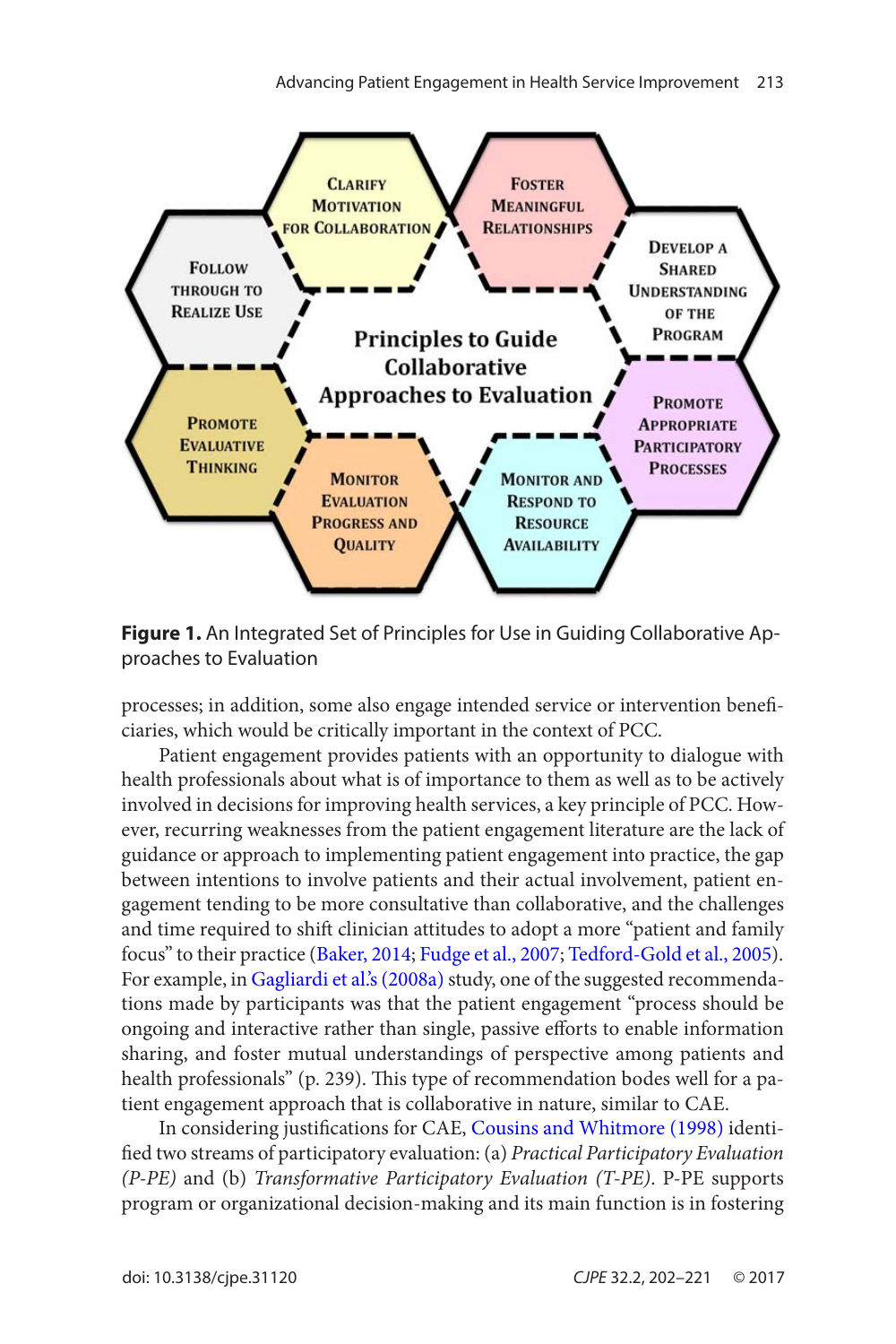<span id="page-12-0"></span>evaluation *use*. "The core premise of P-PE is that stakeholder participation in evaluation will enhance evaluation relevance, ownership, and thus utilization" (p. 6). The second rationale, T-PE, seeks to empower members of community groups who are less powerful and "invokes participatory principles and actions in order to democratize social change; it has quite different ideological and historical roots from P-PE" (p. 7). For the purpose of this article, the proposed use of participatory evaluation approaches would fall within the P-PE rationale. Despite there being an element of empowerment in patient engagement, the overall goal is to improve the quality of care while recognizing that the process of patient engagement has a very practical aspect to it. In addition, it promotes utilization of evaluation results by having decision makers involved throughout the evaluation process. It should be noted, however, that capacity building and empowerment outcomes may also occur in P-PE and that transformative and practical outcomes are by no means mutually exclusive.

Three fundamental dimensions of process in CAE have been identified by [Cousins and Whitmore \(1998\)](#page-16-0) and affirmed by others (e.g., [Daigneault & Jacob,](#page-17-0) [2009\)](#page-17-0). These dimensions, appearing in [Figure 2](#page-13-0), are considered to be orthogonal and represent decision points that help to shape the CAE process. The first is *control of evaluation process*—who controls the decision-making related to the technical aspects of the planning and evaluation process: researchers/evaluators, organizational decision makers (health professionals)/service users (patients), or some balance between the two? The second dimension is *stakeholder diversity*—who (e.g., program decision makers, patients, family, program staff) within the program or organization should be involved in the planning and evaluation process? The final dimension is *depth of participation*, implicating the intensity of involvement in the evaluation process, ranging from light touch consultation to significant engagement with all phases of evaluation planning and implementation.

We argue that widespread use of CAE in the context of PCC is lacking, but it has enormous potential to assist health organizations to leverage patient engagement in meaningful and sustainable ways. We advocate practical CAE approaches to broaden decision-making and problem-solving by engaging a range of *key* stakeholders in planning and conducting evaluation for health service quality improvement initiatives. Intended service beneficiaries (patients) would be the central figures among participating stakeholders, given compatibility with the principles of PCC. The direct use of the CAE principles to guide planning and evaluation efforts has considerable potential to assist health organizations to further their agenda of fostering patient engagement.

# **Conclusion and Agenda for Future Research**

Our survey of the patient engagement landscape, while likely not exhaustive, provides an overview of current quality improvement methods being used in the health sector as well as some of the complexities and challenges of engaging patients and health professionals in collaborative program improvement initiatives.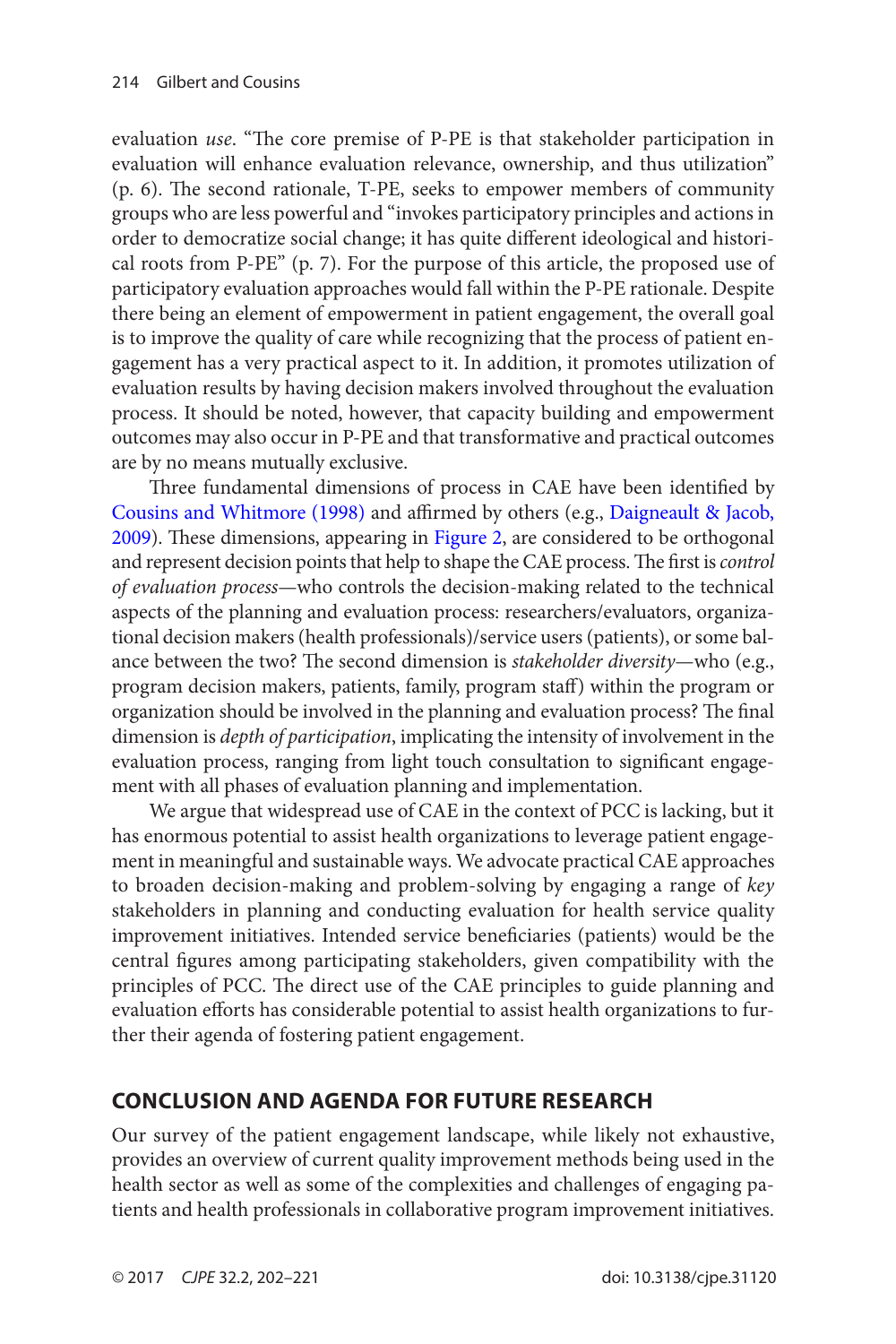<span id="page-13-0"></span>

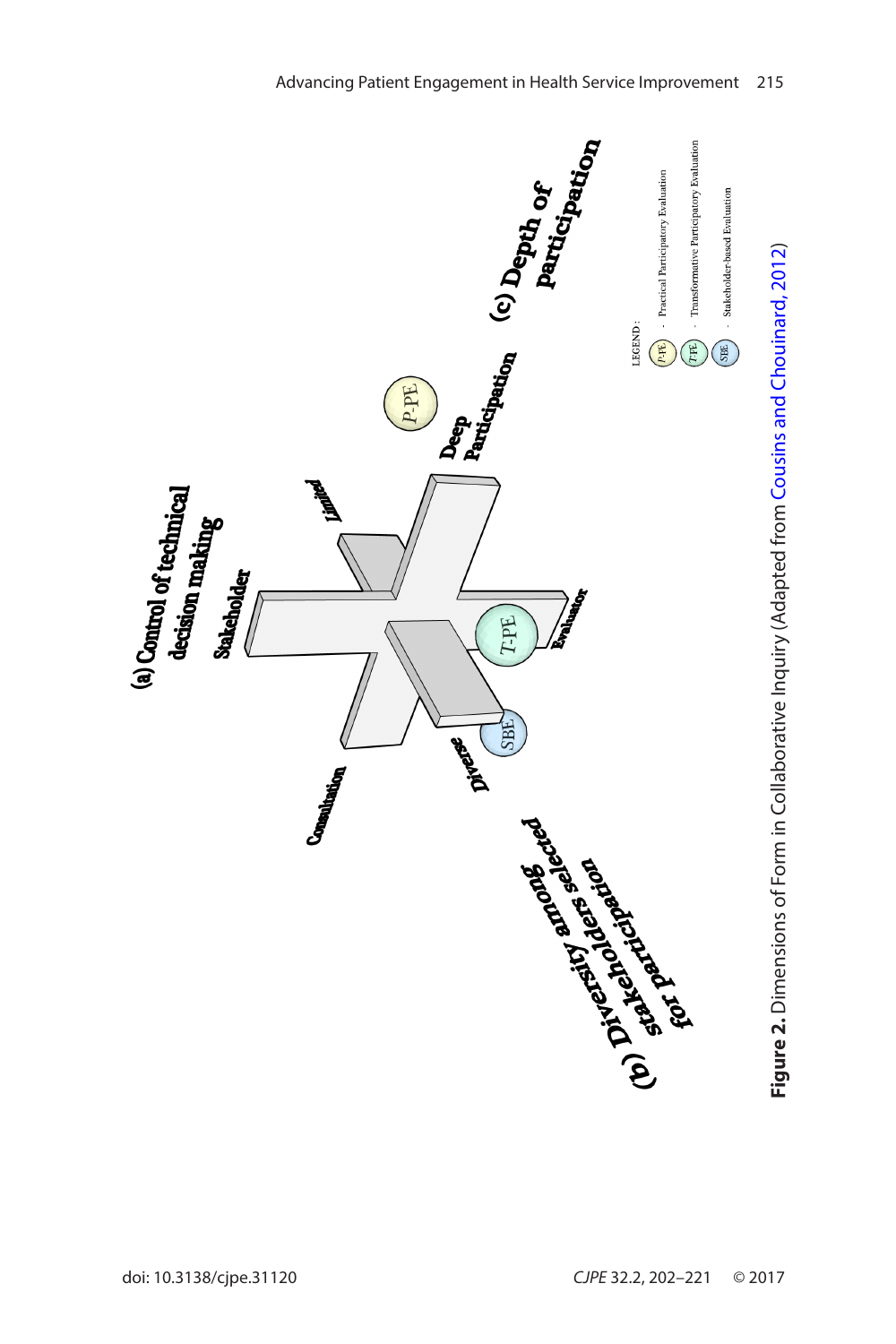The complexity of engaging patients in planning and evaluation requires continued research that goes beyond examining patient engagement at the level of direct care, toward a better understanding of patient engagement at a program or system level. Despite emerging evidence that suggests patient engagement leads to patient and organizational improvements [\(Baker, 2014\)](#page-16-0), we need to explore and gain a better understanding of the processes involved or evaluation approaches that could contribute to translating patient engagement into improved outcomes. In this final section, we identify priority issues and questions for study that we believe could help further our understanding of patient engagement in health care improvement.

- 1. **Practical CAE**: Despite significant effort, the extent to which patients have been engaged in health care quality improvement has mostly been limited to various forms of single time point consultation, rather than a genuine interactive partnership based on principles of CAE. Of interest would be the examination of practical forms of CAE for the development of effective engagement processes. Such activities carry significant potential to leverage evidence-based decision-making in the interest of service improvement.
- 2. **Facilitators and barriers**: In our review, few patient engagement initiatives evaluated or examined the patient's or health professional's experience with the engagement experience. How do patients feel about their engagement experience? What are some of the factors that facilitate or restrain patient engagement? To what extent does more intensive involvement in evaluation than is presently the case mediate such factors?
- 3. **Process considerations**: Do we know what approach is best suited to engage patients in the evaluation process? Principles for CAE implicate the development of deep understandings of context and the nature of interventions to inform subsequent process decisions such as (a) who controls the technical evaluation decision-making (evaluator, balanced, stakeholder)? (b) who from the health care community (e.g., managers, caregivers), apart from patients, should be involved in evaluation and why? (c) how intensive (light touch, deep involvement) should patient and other stakeholder engagement in evaluation be?
- 4. **Understanding consequences**: It is important to understand patient engagement consequences in the health care setting context. What are the observed effects of the engagement process? Has improved patient experience or patient centredness been achieved? What are the intended benefits of engaging patients in the planning and evaluation process? What are the unintended effects (positive or negative) of engaging patients in planning and evaluation processes? To what extent did these observed outcomes depend on process dynamics?
- 5. **Capturing perspectives**: We are of the view that alternative methodological approaches are required for assessing patient experience and the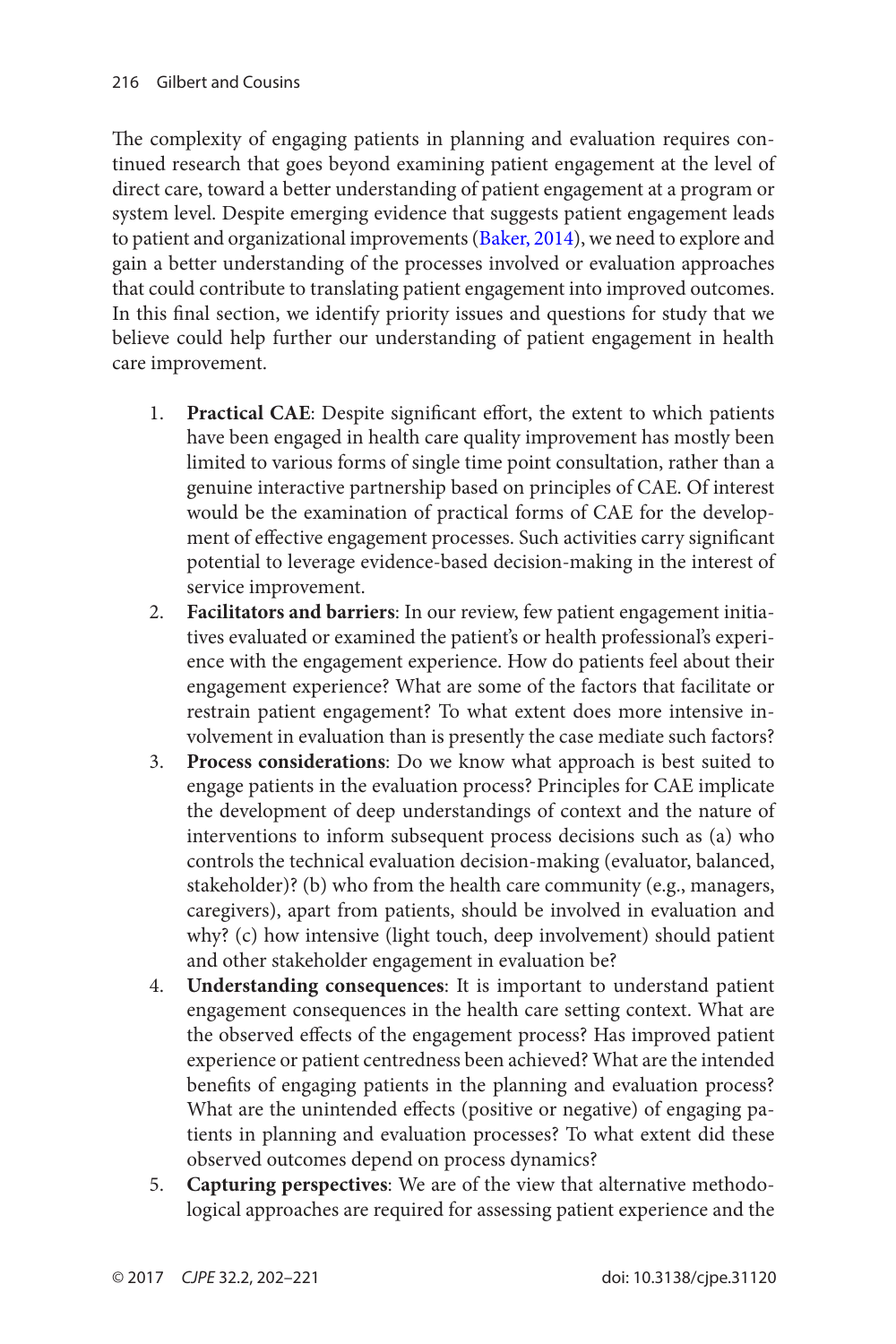<span id="page-15-0"></span>effects of patient engagement beyond measurement and patient feedback (i.e., patient satisfaction surveys, patient narratives). Performance data often fall short in informing decisions about issues that are of importance to patients, and patient satisfaction surveys are limited in terms of identifying areas that need improvement or learning about the patient experience. We would suggest complementing these strategies with ones that provide deeper understanding of the patient experience and help focus improvement efforts—for example, qualitative approaches, such as participant observation, as a means of giving primacy to what is meaningful to patients and focus improvements. In short, move beyond the reflective narrative in describing the patient engagement process and its impacts on PCC.

We have provided an overview of patient engagement within a health care context and identified important areas where we believe the evaluation community can play a significant role in continuing to advance the body of knowledge and practice of patient engagement. Our intention has been to explicate some options for more collaborative practice and to inform a future research agenda that will add new insights and advance our understanding of patient engagement. In the end, our hope is that research on patient engagement will help highlight the importance of including the patient perspectives to create a more responsive health care system.

# **Acknowledgements**

The authors acknowledge financial support for this research provided by the University of Ottawa. The opinions expressed herein do not necessarily reflect those of the sponsoring agency.

# **References**

- [Abelson, J., Li, K., Wilson, G., Shields, K., Schneider, C., & Boesveld, S. \(2015\)](#page-3-0). Supporting quality public and patient engagement in health system organizations: Development and usability testing of the Public and Patient Engagement Evaluation Tool (PPEET). *Health Expectations*, *9*(4) , 817–827. <http://dx.doi.org/10.1111/hex.12378>
- [Abelson, J., Wagner, F., DeJean, D., Boesveld, S., Gauvin, F. P., Bean, S., . . ., & Lavis, J.](#page-6-0) (2016). Public and patient involvement in health technology assessment: A framework for action. *International Journal for Health Assessment in Healthcare*, *32*(4), 256–264.
- [Adair, C., Simpson, E., Casebeer, A., Birdsell, J., Hayden, K. and Lewis, S. \(2006\)](#page-2-0). Performance measurement in healthcare: Part I – Concepts and trends from a state of the science review. *Health Policy, 2*(1), 85–104.
- [Agency for Healthcare Research and Quality. \(2005\)](#page-1-0). *National Healthcare Quality Report* (Research Report Publication No. 06–0018). Retrieved from [https://archive.ahrq.gov/](https://archive.ahrq.gov/qual/nhqr05/nhqr05.pdf) [qual/nhqr05/nhqr05.pdf](https://archive.ahrq.gov/qual/nhqr05/nhqr05.pdf)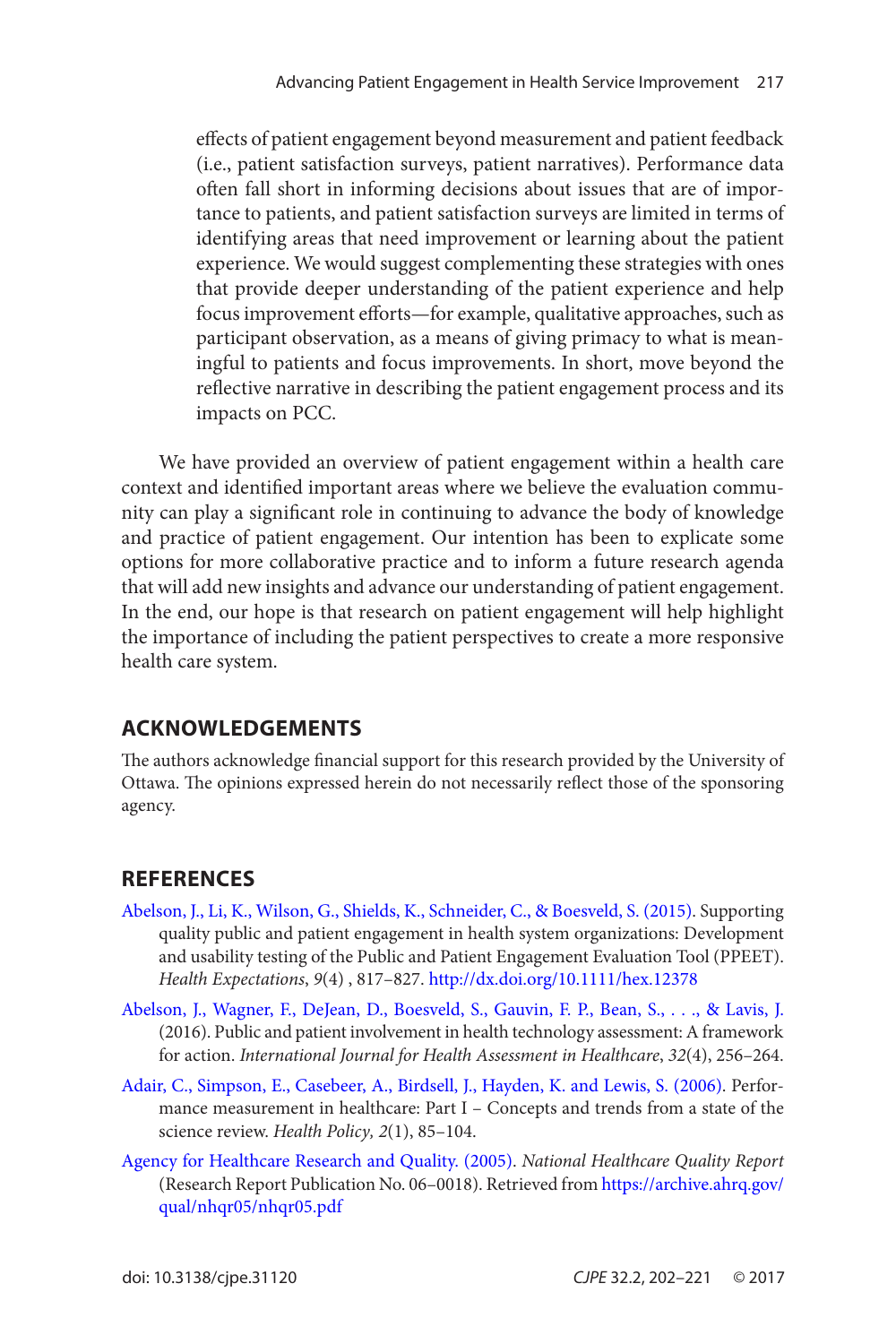- <span id="page-16-0"></span>[Armstrong, N., Herbert, G., Aveling, E. L., Dixon-Woods, M., & Martin, G. \(2013\).](#page-7-0) Optimizing patient involvement in quality improvement. *Health Expectations*, *16*(3), e36–e47. <http://dx.doi.org/10.1111/hex.12039>
- [Baker, G. R. \(2014\).](#page-1-0) Evidence boost: A review of research highlighting how patient engagement contributes to improved care. Retrieved from Canadian Foundation for Healthcare Improvement website: [http://www.cfhi-fcass.ca/sf-docs/default-source/](http://www.cfhi-fcass.ca/sf-docs/default-source/reports/evidenceboost-rossbaker-peimprovedcare-e.pdf?sfvrsn=6) [reports/evidenceboost-rossbaker-peimprovedcare-e.pdf?sfvrsn=6](http://www.cfhi-fcass.ca/sf-docs/default-source/reports/evidenceboost-rossbaker-peimprovedcare-e.pdf?sfvrsn=6)
- [Baker, G. R., Fancott, C., Judd, M., & O'Connor, P. \(2016\).](#page-2-0) Expanding patient engagement in quality improvement and health system redesign. *Healthcare Management Forum*, *29*(5), 176–182. <http://dx.doi.org/10.1177/0840470416645601>
- [Baker, R., & Denis, J. L. \(2011\).](#page-8-0) *A comparative study of three transformative health care systems: Lessons for Canada* (Research Report ISBN: 978–1-927024–15–7). Retrieved from [http://www.cfhi-fcass.ca/SearchResultsNews/11-10-26/0d3e9041-a834-4511-](http://www.cfhi-fcass.ca/SearchResultsNews/11-10-26/0d3e9041-a834-4511-9f95-7c37ba287a79.aspx) [9f95-7c37ba287a79.aspx](http://www.cfhi-fcass.ca/SearchResultsNews/11-10-26/0d3e9041-a834-4511-9f95-7c37ba287a79.aspx)
- [Bate, P., & Robert, G. \(2007\).](#page-7-0) *Bringing user experience to healthcare improvement: The concepts, methods and practices of experience-based design*. Abingdon, UK: Radcliffe.
- [Canadian Foundation for Healthcare Improvement. \(2012\).](#page-1-0) *Myth: High patient satisfaction means high quality care*. Retrieved from [http://www.cfhi-fcass.ca/](http://www.cfhi-fcass.ca/PublicationsAndResources/Mythbusters/ArticleView/12-11-01/109897c8-c525-4177-ad1b-66b6b63bdaf3.aspx) [PublicationsAndResources/Mythbusters/ArticleView/12-11-01/109897c8-c525-](http://www.cfhi-fcass.ca/PublicationsAndResources/Mythbusters/ArticleView/12-11-01/109897c8-c525-4177-ad1b-66b6b63bdaf3.aspx) [4177-ad1b-66b6b63bdaf3.aspx](http://www.cfhi-fcass.ca/PublicationsAndResources/Mythbusters/ArticleView/12-11-01/109897c8-c525-4177-ad1b-66b6b63bdaf3.aspx)
- [Canadian Foundation for Healthcare Improvement. \(2017\).](#page-6-0) *Putting patients at the centre of their care.* Retrieved from <http://www.cfhi-fcass.ca/WhatWeDo/PatientEngagement>
- [Canadian Institute for Health Information. \(2016\).](#page-2-0) *Canadian Patient Experiences Survey — Inpatient care data dictionary manual.* Retrieved from [https://www.cihi.ca/en/](https://www.cihi.ca/en/cpes_ic_dd_manual_en.pdf) [cpes\\_ic\\_dd\\_manual\\_en.pdf](https://www.cihi.ca/en/cpes_ic_dd_manual_en.pdf)
- [Canadian Institutes of Health Research. \(2016\).](#page-3-0) Canada's *Strategy for patient oriented research (SPOR)*. Retrieved from <http://www.cihr-irsc.gc.ca/e/41204.html>
- [Cancer Care Ontario. \(2011\).](#page-7-0) *The 2011–2015 Ontario cancer plan.* Retrieved from [https://](https://www.cancercare.on.ca/common/pages/UserFile.aspx?fileId=84204) [www.cancercare.on.ca/common/pages/UserFile.aspx?fileId=84204](https://www.cancercare.on.ca/common/pages/UserFile.aspx?fileId=84204)
- [Carman, K., Dardess, P., Maurer, M., Sofaer, S., Adams, K., Bechtel, C., & Sweeney, J. \(2013\).](#page-7-0) Patient and family engagement: A framework for understanding the elements and developing interventions and policies. *Health Affairs*, *32*(2), 223–231. [http://dx.doi.](http://dx.doi.org/10.1377/hlthaff.2012.1133) [org/10.1377/hlthaff.2012.1133](http://dx.doi.org/10.1377/hlthaff.2012.1133)
- [Change Foundation. \(2015\).](#page-7-0) *The Change Foundation 2015-2020 strategic plan.* Retrieved from <http://www.changefoundation.ca/2015-2020-strategic-plan/>
- [Cousins, J. B., & Chouinard, J. \(2012\).](#page-10-0) *Participatory evaluation up close: A review and integration of research-based knowledge*. Charlotte, NC: Information Age Press.
- [Cousins, J. B., & Earl, L. M. \(1995\)](#page-10-0). The case for participatory evaluation: Theory, research, practice. In B. Cousins & L. Earl (Eds.), *Participatory evaluation in education: Studies in evaluation use and organizational learning* (pp. 3–18). London, UK: Falmer Press.
- [Cousins, J. B., & Whitmore, E. \(1998\).](#page-11-0) Framing participatory evaluation. In E. Whitmore (Ed.), *Understanding and practicing participatory evaluation. New Directions in Evaluation* (pp. 3–23). San Francisco, CA: Jossey-Bass. <http://dx.doi.org/10.1002/ev.1114>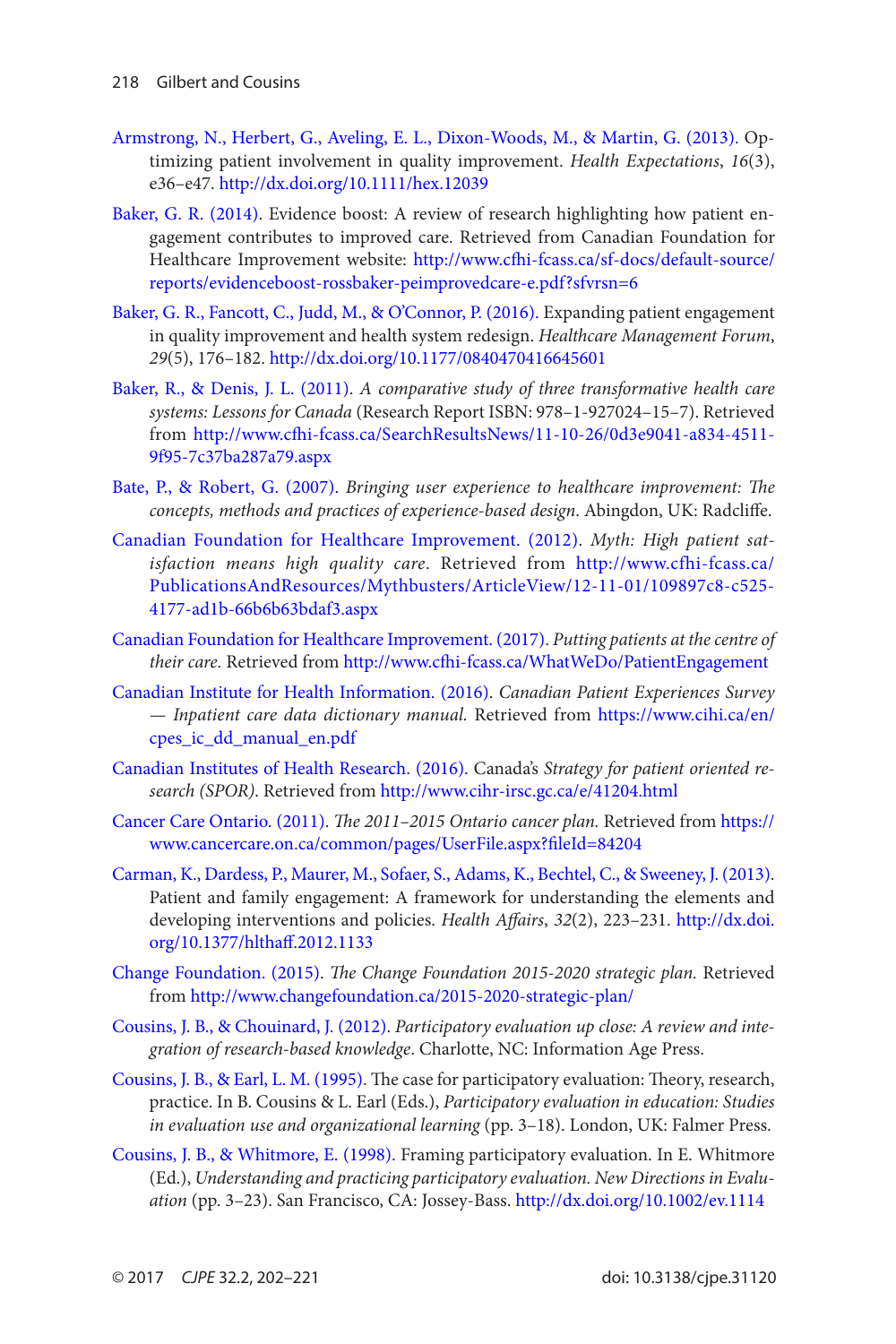- <span id="page-17-0"></span>[Crawford, M., Rutter, D., Manley, C., Weaver, T., Bhui, K., Fulop, N., & Tyrer, P. \(2002\)](#page-7-0). Systematic review of involving patients in the planning and development of health care. *British Medical Journal*, *325*, 1–5.
- [Daigneault, P. M., & Jacob, S. \(2009\).](#page-12-0) Toward accurate measurement of participation: Rethinking the conceptualization and operationalization of participatory evaluation. *American Journal of Evaluation*, *30*(3), 330–348. [http://dx.doi.org/](http://dx.doi.org/10.1177/1098214009340580) [10.1177/1098214009340580](http://dx.doi.org/10.1177/1098214009340580)
- [Davies, E., & Cleary, P. D. \(2005\)](#page-1-0). Hearing the patient's voice? Factors affecting the use of patient survey data in quality improvement. *Quality & Safety in Health Care*, *14*(6), 428–432.<http://dx.doi.org/10.1136/qshc.2004.012955>
- [Frosch, D. L., May, S. G., Rendle, K. A., Tietbohl, C., & Elwyn, G. \(2012\)](#page-9-0). Authoritarian physicians and patients' fear of being labeled "difficult" among key obstacles to shared decision making. *Health Affairs*, *31*(5), 1030–1038. [http://dx.doi.org/10.1377/](http://dx.doi.org/10.1377/hlthaff.2011.0576) [hlthaff.2011.0576](http://dx.doi.org/10.1377/hlthaff.2011.0576)
- [Fudge, N., Wolfe, C. D. A., & McKevitt, C. \(2007\)](#page-7-0). Assessing the promise of user involvement in health service development: Ethnographic study. *British Medical Journal*, *336*(313), 1–8.
- [Gagliardi, A. R., Lemieux-Charles, L., Brown, A. D., Sullivan, T., & Goel, V. \(2008a\)](#page-2-0). Barriers to patient involvement in health service planning and evaluation: An exploratory study. *Patient Education and Counseling*, *70*(2), 234–241. [http://dx.doi.org/10.1016/j.](http://dx.doi.org/10.1016/j.pec.2007.09.009) [pec.2007.09.009](http://dx.doi.org/10.1016/j.pec.2007.09.009)
- [Gagliardi, A. R., Lemieux-Charles, L., Brown, A. D., Sullivan, T., & Goel, V. \(2008b\)](#page-2-0). Stakeholder preferences for cancer care performance indicators. *International Journal of Health Care Quality Assurance*, *21*(2), 175–189. [http://dx.doi.](http://dx.doi.org/10.1108/09526860810859030) [org/10.1108/09526860810859030](http://dx.doi.org/10.1108/09526860810859030)
- [Gerteis, M., Edgman-Levitan, S., Daley, J., & Delbanco, T.L. \(Eds.\). \(1993\).](#page-1-0) *Through the patient's eyes: Understanding and promoting patient-centered care*. San Francisco, CA: Jossey-Bass.
- [Hill, P., O'Grady, A., Millar, B., & Boswell, K. \(2000\)](#page-6-0). The patient care development programme: Organisational development through user and staff involvement. *International Journal of Health Care Quality Assurance*, *13*(4), 153–161. [http://dx.doi.](http://dx.doi.org/10.1108/09526860010336957) [org/10.1108/09526860010336957](http://dx.doi.org/10.1108/09526860010336957)
- [Institute of Medicine. \(2001\).](#page-3-0) *Crossing the quality chasm: A new health system for the 21st century.* Retrieved from [http://www.nap.edu/openbook.php?record\\_id=10027](http://www.nap.edu/openbook.php?record_id=10027)
- [International Alliance of Patients' Organization. 2007](#page-3-0).What is patient-centered healthcare? A review of definitions and principles. Retrieved from [http://iapo.org.uk/sites/](http://iapo.org.uk/sites/default/files/files/IAPO%20Patient-Centred%20Healthcare%20Review%202nd%20edition.pdf) [default/files/files/IAPO%20Patient-Centred%20Healthcare%20Review%202nd%20](http://iapo.org.uk/sites/default/files/files/IAPO%20Patient-Centred%20Healthcare%20Review%202nd%20edition.pdf) [edition.pdf](http://iapo.org.uk/sites/default/files/files/IAPO%20Patient-Centred%20Healthcare%20Review%202nd%20edition.pdf)
- [Ioan, B., Nestian, A., & Tiţă, S.-M. \(2012\)](#page-2-0). Relevance of key performance indicators (KPIs) in a hospital performance management model. *Journal of Eastern Europe Research in Business & Economics*, 1–15. <http://dx.doi.org/10.5171/2012.674169>
- [Kötter, T., Schaefer, F.A., Scherer, M., & Blozik, E. \(2013\)](#page-2-0). Involving patients in quality indicator development: A systematic review. *Patient Preference and Adherence, 7*, 259–268.<http://doi.org/10.2147/PPA.S39803>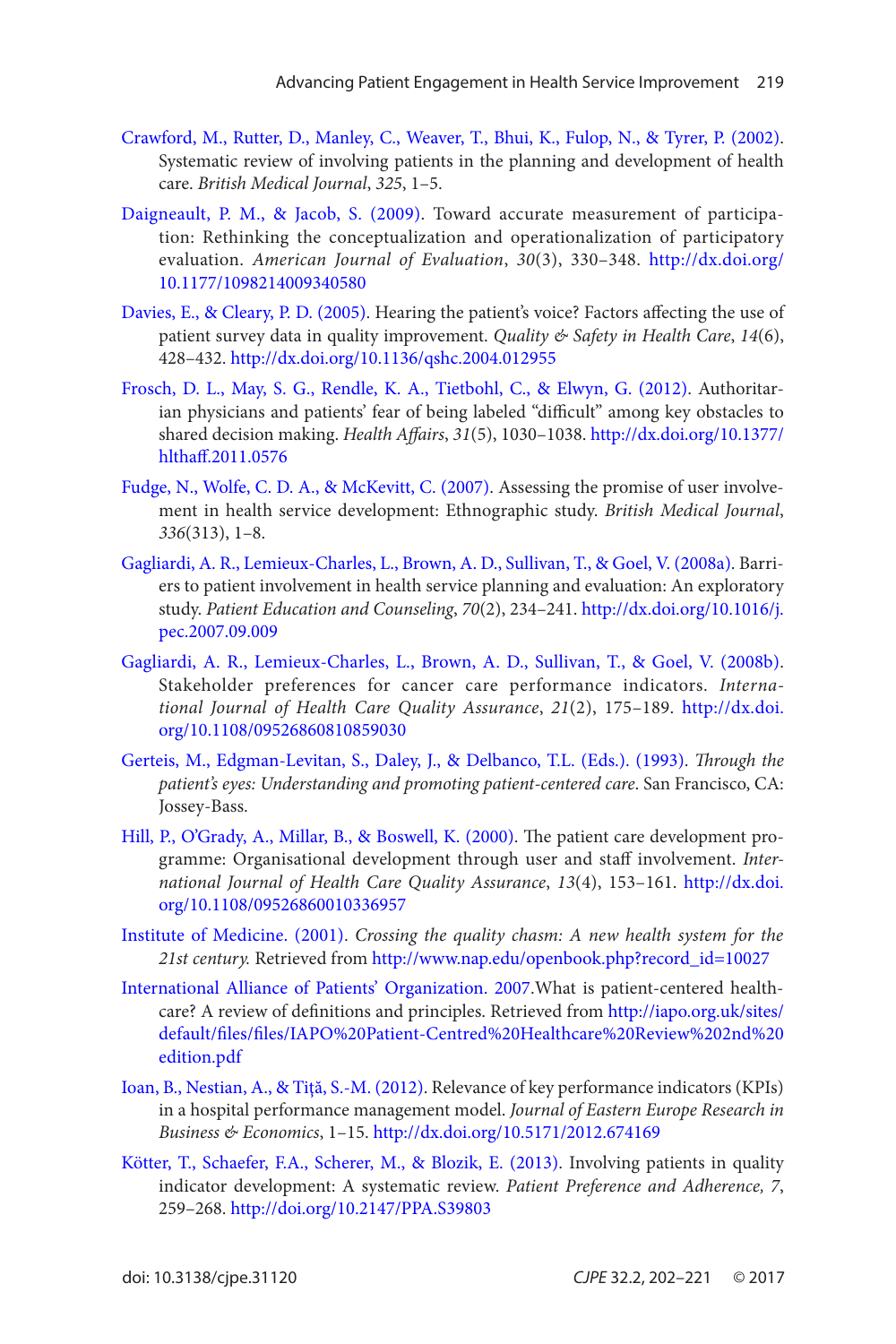- <span id="page-18-0"></span>[Little, P., Everitt, H., Williamson, I., Warner, G., Moore, M., & Gould, C. \(2001\)](#page-1-0). Preferences of patients for patient-centered approach to consultation in primary care: Observation study. *BMJ (Clinical Research Ed.)*, *322*(7284), 468–472. [http://dx.doi.org/10.1136/](http://dx.doi.org/10.1136/bmj.322.7284.468) [bmj.322.7284.468](http://dx.doi.org/10.1136/bmj.322.7284.468)
- [Luxford, K., Safran, D. G., & Delbanco, T. \(2011\)](#page-3-0). Promoting patient-centred care: A qualitative study of facilitators and barriers in healthcare organizations with a reputation for improving the patient experience. *International Journal for Quality in Health Care*, *23*(5), 510–515. <http://dx.doi.org/10.1093/intqhc/mzr024>
- [Mallett, J. \(1996\).](#page-10-0) Sense of direction. *Nursing Times*, *92*, 40–42.
- [Martin, N., & Ronson, J. \(2007\).](#page-1-0) Opinions: Patient satisfaction surveys: Another view. *Healthcare Quarterly*, *10*(3), 8.<http://dx.doi.org/10.12927/hcq.2007.18916>
- [Ministry of Health and Long-Term Care. \(2015\)](#page-3-0). *Patients first: Action plan for health care*. Retrieved from [http://www.health.gov.on.ca/en/ms/ecfa/healthy\\_change/](http://www.health.gov.on.ca/en/ms/ecfa/healthy_change/)
- [Mitton, C., Smith, N., Peacock, S., Evoy, B., & Abelson, J. \(2009\)](#page-6-0). Public participation in health care priority setting: A scoping review. *Health Policy (Amsterdam)*, *91*(3), 219–228. <http://dx.doi.org/10.1016/j.healthpol.2009.01.005>
- [Patton, M. Q. \(1997\)](#page-10-0). *Utilization-focused evaluation*. Thousand Oaks, CA: Sage.
- [Ponte, P. R., Conlin, G., Conway, J. B., Grant, S., Medeiros, C., Nies, J., . . ., Conley, K.](#page-3-0) [\(2003\)](#page-3-0). Making patient-centered care come alive: Achieving full integration of the patient's perspective. *Journal of Nursing Administration*, *33*(2), 82–90. [http://dx.doi.](http://dx.doi.org/10.1097/00005110-200302000-00004) [org/10.1097/00005110-200302000-00004](http://dx.doi.org/10.1097/00005110-200302000-00004)
- [Rao, J. K., Weinberger, M., & Kroenke, K. \(2000\).](#page-1-0) Visit-specific expectations and patientcentered outcomes: A literature review. *Archives of Family Medicine*, *9*(10), 1148–1155. <http://dx.doi.org/10.1001/archfami.9.10.1148>
- [Rathert, C., Wyrwich, M. D., & Boren, S.A. \(2013\).](#page-8-0) Patient-centered care and outcomes: A systematic review of the literature. *Medical Care Research and Review*, *70*(4), 351–379. <http://dx.doi.org/10.1177/1077558712465774>
- [Robinson, J., Callister, L., Berry, J., & Dearing, K. \(2008\)](#page-3-0). Patient-centered care and adherence: Defintions and applications to improve outcomes. *Journal of the American Academy of Nurse Practitioners*, *20*(12), 600–607. [http://dx.doi.org/10.1111/j.1745-](http://dx.doi.org/10.1111/j.1745-7599.2008.00360.x) [7599.2008.00360.x](http://dx.doi.org/10.1111/j.1745-7599.2008.00360.x)
- [Shaller, D. \(2007\)](#page-4-0). Patient centered care: What does it take? (Commonwealth Fund publication number 1067). Retrieved from [http://www.commonwealthfund.org/usr\\_doc/](http://www.commonwealthfund.org/usr_doc/Shaller_patient-centeredcarewhatdoesittake_1067.pdf) [Shaller\\_patient-centeredcarewhatdoesittake\\_1067.pdf](http://www.commonwealthfund.org/usr_doc/Shaller_patient-centeredcarewhatdoesittake_1067.pdf)
- [Shaller, D., & Darby, C. \(2009\).](#page-8-0) *High performing patient and family academic medical centers: Cross site summaries of six case studies: Picker Institute*. Retrieved from [http://www.](http://www.upstate.edu/gch/about/special/picker_report_7_09.pdf) [upstate.edu/gch/about/special/picker\\_report\\_7\\_09.pdf](http://www.upstate.edu/gch/about/special/picker_report_7_09.pdf)
- [Shulha, L. M., Whitmore, E., Cousins, J. B., Gilbert, N., & Al Hudib, H. \(2016\)](#page-10-0). Introducing evidence-based principles to guide collaborative approaches to evaluation: Results of an empirical process. *American Journal of Evaluation*, *37*(2), 193–215. [http://dx.doi.](http://dx.doi.org/10.1177/1098214015615230) [org/10.1177/1098214015615230](http://dx.doi.org/10.1177/1098214015615230)
- [Stevahn, L., King, J. A., Ghere, G., & Minnema, J. \(2005\)](#page-10-0). Establishing essential competencies for program evaluators. *American Journal of Evaluation*, *26*(1), 43–59. [http://](http://dx.doi.org/10.1177/1098214004273180) [dx.doi.org/10.1177/1098214004273180](http://dx.doi.org/10.1177/1098214004273180)